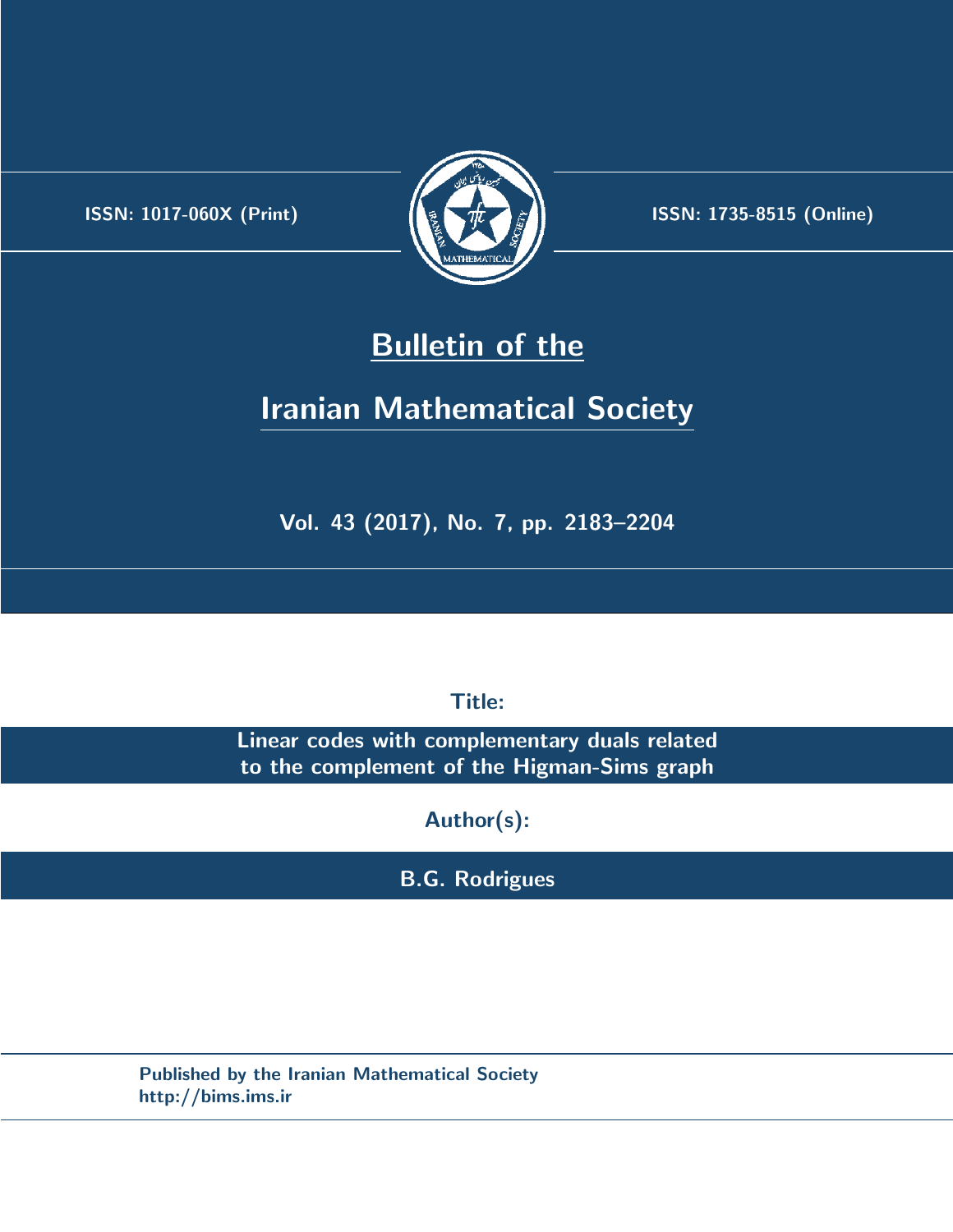Bull. Iranian Math. Soc. Vol. 43 (2017), No. 7, pp. 2183–2204 Online ISSN: 1735-8515

# **LINEAR CODES WITH COMPLEMENTARY DUALS RELATED TO THE COMPLEMENT OF THE HIGMAN-SIMS GRAPH**

#### B.G. RODRIGUES

(Communicated by Ali Reza Ashrafi)

*Dedicated to Professor Jamshid Moori on the occasion of his*  $70<sup>th</sup>$  *birthday* 

ABSTRACT. In this paper we study codes  $C_p(\overline{\text{His}})$  where  $p = 3, 7, 11$ defined by the 3- 7- and 11-modular representations of the simple sporadic group HS of Higman and Sims of degree 100. With exception of  $p = 11$ the codes are those defined by the row span of the adjacency matrix of the complement of the Higman-Sims graph over *GF*(3) and *GF*(7)*.* We show that these codes have a similar decoding performance to that of their binary counterparts obtained from the Higman-Sims graph. In particular, we show that these are linear codes with complementary duals, and thus meet the asymptotic Gilbert-Varshamov bound. Furthermore, using the codewords of weight 30 in  $C_p(\overline{\text{His}})$  we determine a subcode of codimension 1, and thus show that the permutation module of dimension 100 over the fields of 3, 7 and 11-elements, respectively is the direct sum of three absolutely irreducible modules of dimensions 1, 22 and 77. The latter being also the subdegrees of the orbit decomposition of the rank-3 representation.

**Keywords:** Strongly regular graph, Higman-Sims graph, linear code, automorphism group.

**MSC(2010):** Primary: 94B05; Secondary: 05B05, 20D45.

#### 1. **Introduction**

Tonchev [\[24](#page-22-0)] proved that the binary codes of the Higman-Sims graph are optimal and in most cases attain the recorded distance, and moreover are amenable to majority logic decoding. It seems thus natural to ask whether this remains true for other primes *p* such that  $p \mid |G|$ , where  $G = HS$  is the Higman-Sims group. In the present paper, we answer this question in the affirmative for the  $p$ -ary codes of the complementary graph  $\overline{H}$  of the Higman-Sims

*⃝*c 2017 Iranian Mathematical Society

Article electronically published on December 30, 2017.

Received: 31 May 2016, Accepted: 15 January 2017.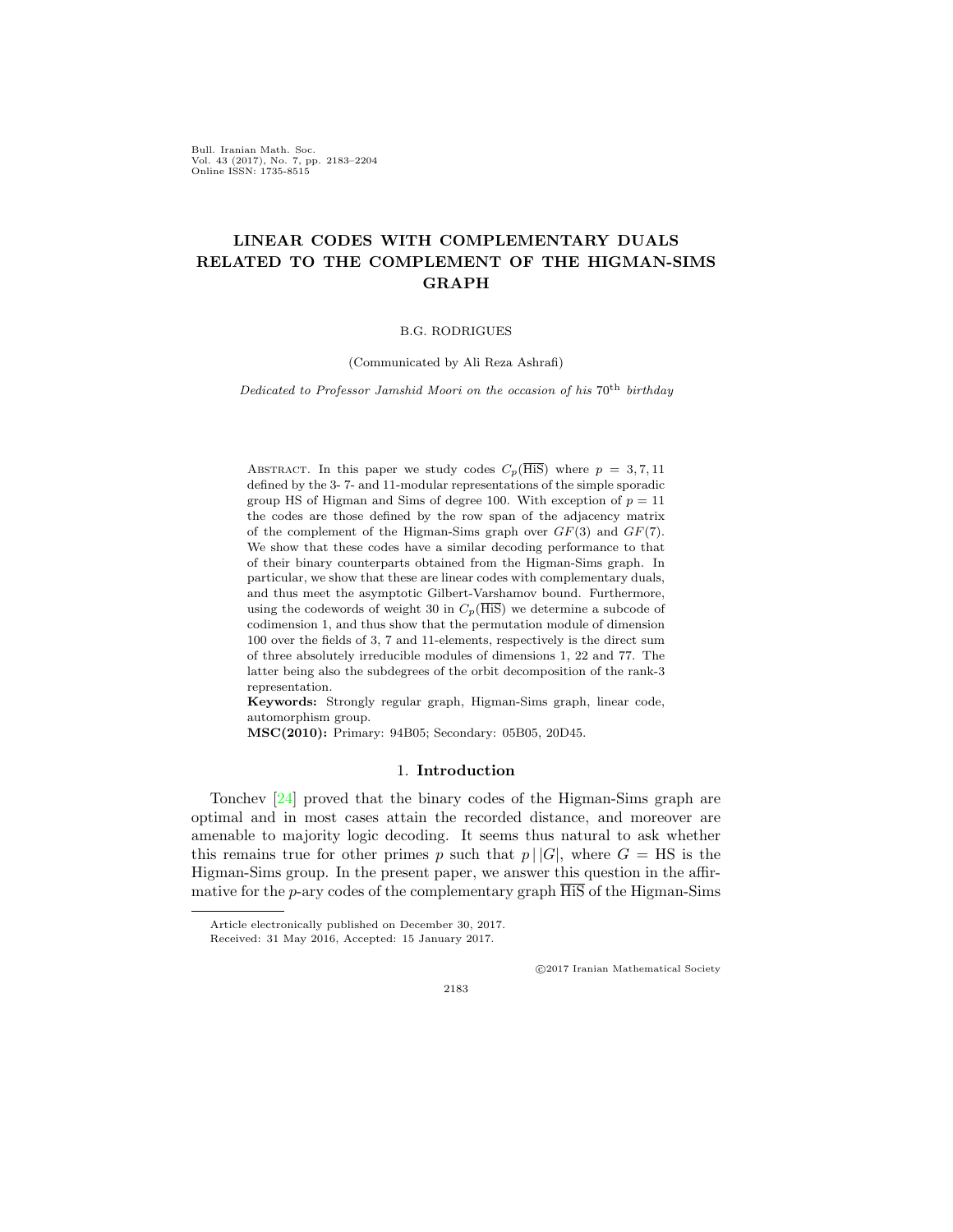graph HiS. In particular, for  $p = 3, 7, 11$  we show that the codes are optimal since they meet the asymptotic Gilbert-Varshamov bound. This is achieved by showing that these codes belong to the class of codes known as linear codes with complementary duals. A linear code with complementary dual (an LCD code)was defined in [[19\]](#page-22-1) to be a linear code C whose dual code  $C^{\perp}$  satisfies  $C \cap C^{\perp} = \{0\}$ . Furthermore, using tools from representation theory we answer a question posed by Lux and Pahlings [\[17](#page-22-2)], by showing that the permutation module of the Higman-Sims group of dimension 100 over the field of 3-elements is the direct sum of three absolutely irreducible modules of dimensions 1, 22 and 77, respectively. Observe that the dimensions of these modules are precisely the sizes of the suborbits of the rank-3 representation of the Higman-Sims group of degree 100 on the cosets of the Mathieu group M22*.* As a by-product we show that the same is true over the field of 7- and 11-elements, i.e., the permutation module of dimension 100 over the field of 7- and 11 elements is the direct sum of three absolutely irreducible submodules (i.e., subcodes) of dimensions 1, 22 and 77 respectively.

Hence, we deduce the following main result summarized in Theorem [1.1.](#page-2-0) In the theorem we collect the parameters and some properties of the codes defined by the row span over  $\mathbb{F}_p$   $(p=3,7)$  of the rows of the adjacency matrix of the complementary graph HiS of the Higman-Sims graph HiS.

<span id="page-2-0"></span>**Theorem 1.1.** *Let* HiS *denote the complementary graph of the Higman-Sims graph* HiS *and let*  $C_p(\overline{\text{His}})$  ( $p = 3, 7$ ) *be the codes of length 100 defined by the p-ary row span of the adjacency matrix of* HiS*. Then the following hold*

- (a)  $C_n(\overline{\text{His}})$  *is a linear code with complementary dual.*
- $(C_3(\overline{\text{His}}) = [100, 23, 23]_3$  *and*  $C_7(\overline{\text{His}})^{\perp} = [100, 23, 23]_7$ *, and their dual*  $\left[ \cos C_p(\overline{\text{His}}) \right]$ <sup> $\perp$ </sup> =  $[100, 77, 8]_p$  *are irreducible optimal codes.*
- (c) The permutation module of Higman-Sims group of dimension 100 over  $\mathbb{F}_p$ *for*  $p \in \{3, 7, 11\}$  *is the direct sum of three absolutely irreducible modules of dimensions 1, 22 and 77 respectively.*
- (d) *(d)* Aut( $C_p$ (HiS)) ≅ HS:2.

The proof of Theorem [1.1](#page-2-0) follows from a series of lemmas and propositions in Sections [4.1](#page-8-0) and [5](#page-10-0). The paper is organized as follows: after a brief description of our terminology and some background in Section [2,](#page-3-0) Section [3](#page-5-0) outlines the background material related with the Higman-Sims graph and its group, and in Sections [4,](#page-6-0) [4.1,](#page-8-0) and in subsections [5.1](#page-10-1) through to [5.4](#page-19-0) we present our results. Our results are described explicitly as being those related with the 3-, and 7-ary codes defined by the row span of the adjacency matrix of the complementary graph HiS of the Higman-Sims graph HiS, and the 11-ary codes given by the decomposition of the permutation module of dimension 100 invariant under the Higman-Sims group.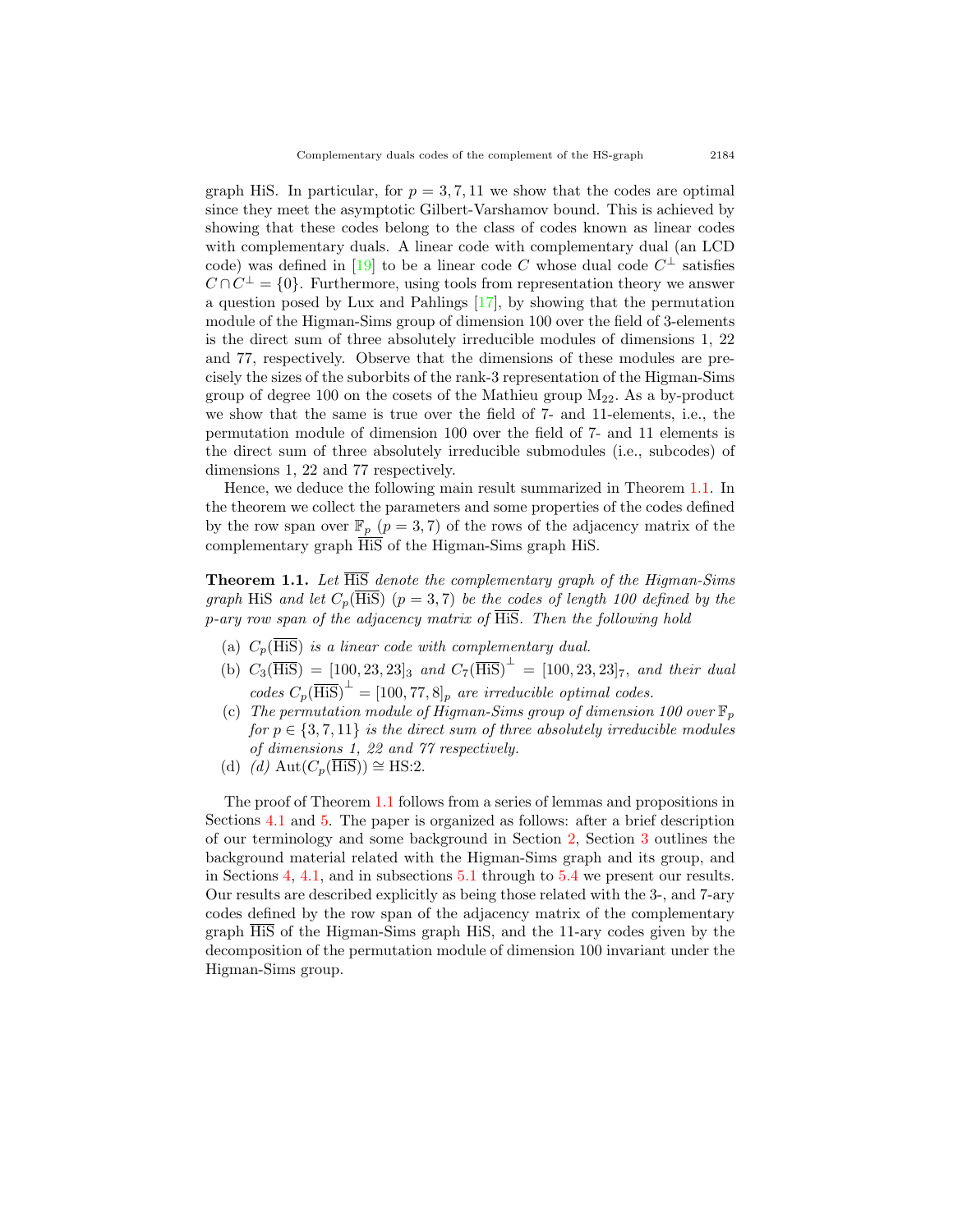#### 2. **Preliminaries and notation**

Let F be a finite field of order  $q = p^t$ , where p is a prime and  $t \in \mathbb{N}$ ; let G be a finite group. Let  $\Omega$  be a finite *G*-set, i.e.  $\Omega$  is a finite set and there is a *G*-action on  $\Omega$ , namely, a map  $\cdot$  : $G \times \Omega \longrightarrow \Omega$  given by  $(g, \omega) \mapsto g \cdot \omega$ , satisfying  $(g \cdot h) \cdot \omega = g \cdot (h \cdot \omega)$  for all  $g, h \in G$  and all  $\omega \in \Omega$ , and that  $1 \cdot \omega = \omega$  for all  $ω ∈ Ω$ *.* 

Then  $\mathbb{F}\Omega = \left\{ \sum_{\omega \in \Omega} g_{\omega} \omega \, | \, g_{\omega} \in \mathbb{F} \right\}$  is a vector space over  $\mathbb{F}$  with basis  $\Omega$ . Extending the *G*-action on  $\Omega$  linearly,  $\mathbb{F}\Omega$  becomes an  $\mathbb{F}G$ -module, called an  $\mathbb{F}G$ -permutation module with permutation basis  $\Omega$ , (we remark that the permutation module  $\mathbb{F}\Omega$  need not be semisimple in general). The F-vector space  $\mathbb{F}\Omega$  is equipped with a non-degenerate symmetric bilinear form

$$
\langle \mathbf{g}, \mathbf{h} \rangle = \langle \sum_{\omega \in \Omega} g_{\omega} \omega, \sum_{\omega \in \Omega} h_{\omega} \omega \rangle
$$

$$
= \sum_{\omega \in \Omega} g_{\omega} h_{\omega}, \forall \mathbf{g}
$$

$$
= \sum_{\omega \in \Omega} g_{\omega} \omega
$$

for all  $\mathbf{g} = \sum_{\omega \in \Omega} g_{\omega} \omega$  and  $\mathbf{h} = \sum_{\omega \in \omega} h_{\omega} \omega \in \mathbb{F}\Omega$ , called the standard inner product on  $\overline{\mathbb{F}\Omega}$ . For any  $a \in G$ ,  $\mathbf{g} = \sum_{\omega \in \Omega} g_{\omega} \omega$  and  $\mathbf{h} = \sum_{\omega \in \Omega} h_{\omega} \omega \in \mathbb{F}\Omega$ , we have

$$
\langle a(\mathbf{g}), a(\mathbf{h}) \rangle = \langle a(\sum_{\omega \in \Omega} g_{\omega}\omega), a(\sum_{\omega \in \Omega} h_{\omega}\omega) \rangle
$$
  

$$
= \langle \sum_{\omega \in \Omega} g_{\omega} a \omega, \sum_{\omega \in \Omega} h_{\omega} a \omega \rangle
$$
  

$$
= \sum_{\omega \in \Omega} g_{\omega} h_{\omega}
$$
  

$$
= \langle \mathbf{g}, \mathbf{h} \rangle.
$$

So, the standard inner product on the vector space  $\mathbb{F}\Omega$  is *G*-invariant in the following sense:

$$
\langle a(\mathbf{g}), a(\mathbf{h}) \rangle = \langle \mathbf{g}, \mathbf{h} \rangle, \ \forall a \in G, \forall \mathbf{g}, \mathbf{h} \in \mathbb{F}\Omega.
$$

Moreover, for any  $U \subseteq \mathbb{F}\Omega$  denote  $U^{\perp} = {\mathbf{v} \in \mathbb{F}\Omega \mid \langle \mathbf{u}, \mathbf{v} \rangle = 0, \forall \mathbf{u} \in U}.$  If *C* is an  $\mathbb{F}G$ -submodule of  $\mathbb{F}\Omega$ , then for any  $a \in G$  and  $c' \in C^{\perp}$ , and for any  $c \in C$ , by the *G*-invariance of the inner-product we have that

$$
\langle a\mathbf{c}', \mathbf{c} \rangle = \langle a\mathbf{c}', aa^{-1}\mathbf{c} \rangle = \langle \mathbf{c}', a^{-1}\mathbf{c} \rangle = 0,
$$

so  $a\mathbf{c}' \in C^{\perp}$ , i.e.,  $C^{\perp}$  is *G*-invariant. Hence,  $C^{\perp}$  is an  $\mathbb{F}G$ -submodule. The *hull* of *C* is  $\text{Hull}(C) = C \cap C^{\perp}$ . The all-one vector will be denoted by 1, and is the constant vector of weight the length of the code, and whose coordinate entries consist entirely of 1's. If  $C_1$  is an  $[n_1, k_1]$ -code, and  $C_2$  is an  $[n_2, k_2]$ -code, then

<span id="page-3-0"></span>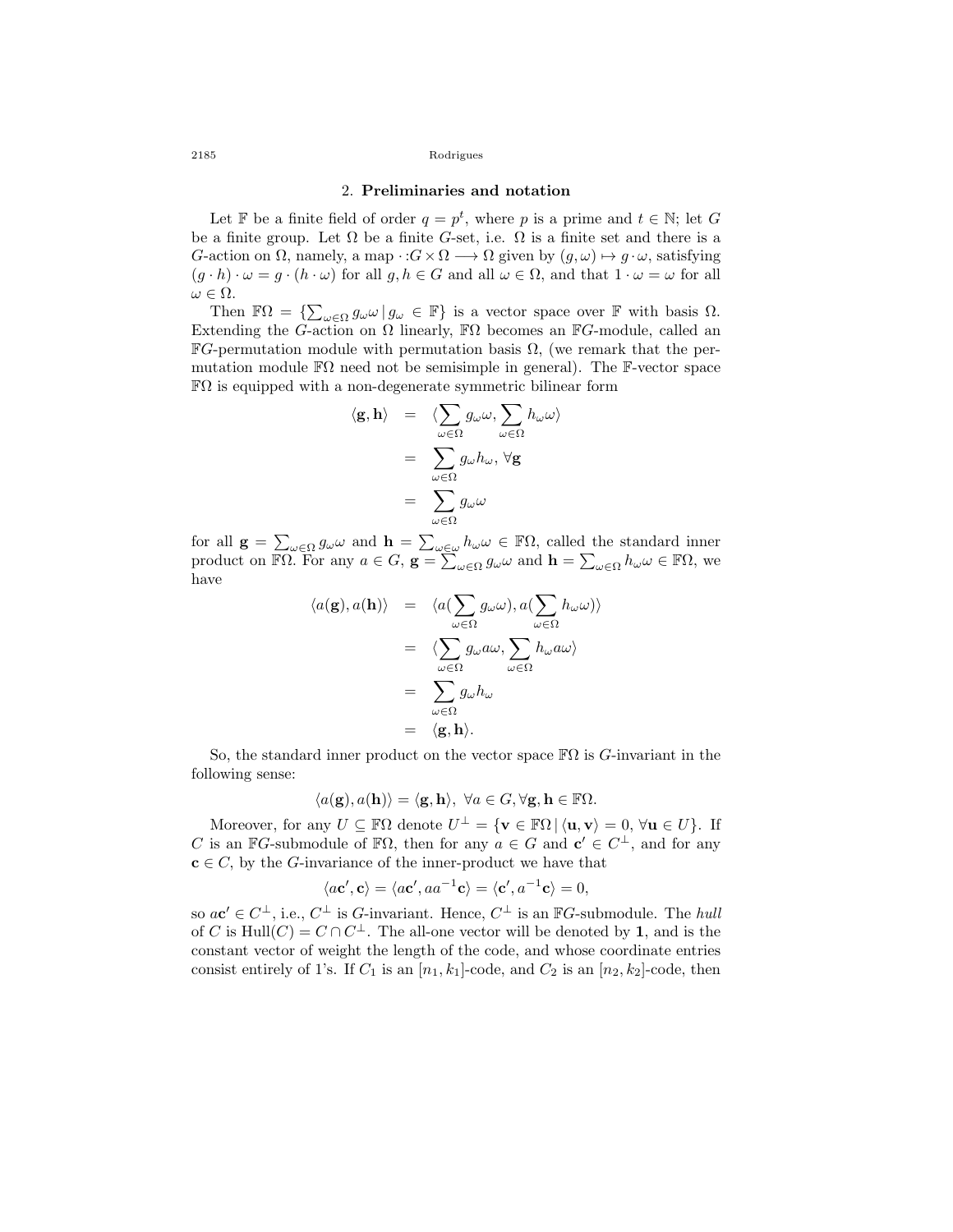we say that *C* is the *direct sum* of  $C_1$  and  $C_2$  if (up to reordering of coordinates) *C* = {(*x, y*) | *x* ∈ *C*<sub>1</sub>*, y* ∈ *C*<sub>2</sub>}. We denote this by *C* = *C*<sub>1</sub> ⊕ *C*<sub>2</sub>. If moreover *C*<sub>1</sub> and  $C_2$  are nonzero, then we say that  $C$  decomposes into  $C_1$  and  $C_2$ . A code  $C$ is said to be *decomposable* if and only if it is equivalent to a code which is the direct sum of two or more linear codes. Otherwise, it is called *indecomposable*.

For a linear code *C* of length *n* over F*,* a permutation of the components of a codeword of length *n* is said to be a permutation automorphism of *C* if the permutation maps codewords to codewords. By  $Aut(C)$  we denote the automorphism group of *C* consisting of all the permutation automorphisms of *C*. It is easy to see that *C* is an  $\mathbb{F}G$ -permutation code of a *G*-permutation set  $\Omega$ of cardinality *n* if and only if there is a group homomorphism of  $G$  to  $Aut(C)$ . We are interested in finding all *G*-invariant F*G*-submodules, i.e., codes in FΩ*.*

*Remark* 2.1. For  $x \in \mathbb{F}^n$  and a permutation  $\sigma \in S_n$  we set

<span id="page-4-0"></span>(2.1) 
$$
\sigma x = (x_{\sigma^{-1}(1)}, x_{\sigma^{-1}(2)}, \dots, x_{\sigma^{-1}(n)}).
$$

Let *C* be a linear code over  $\mathbb F$  of length *n* and let  $G \leq \text{Aut}(C)$ . If the action of *G* on *C* is defined by Equation [\(2.1](#page-4-0)) then the code *C* becomes an F*G*-module. Note that the ambient space  $\mathbb{F}^n$  is also an  $\mathbb{F}G$ -module with respect to the same action of *G*. The fact that *C* is an F*G*-module is formulated in the following statement.

**Result 2.2.** Let C be an  $[n, k, d]_q$  code and let  $G \leq \text{Aut}(C)$ . Then C is a k*dimensional submodule of the ambient space* F *<sup>n</sup>, considered as an* F*G-module.*

Our notation for designs, graphs and groups will be standard, and it is as in[[1,](#page-21-0) [6](#page-21-1)] and ATLAS [[9\]](#page-22-3). An incidence structure  $\mathcal{D} = (\mathcal{P}, \mathcal{B}, \mathcal{I})$ , with point set *P*, block set *B* and incidence *I* is a  $t-(v, k, \lambda)$  design, if  $|\mathcal{P}| = v$ , every block  $B \in \mathcal{B}$  is incident with precisely k points, and every t distinct points are together incident with precisely  $\lambda$  blocks. The *complement* of  $\mathcal D$  is the structure  $\tilde{\mathcal{D}} = (\mathcal{P}, \mathcal{B}, \tilde{\mathcal{I}}), \text{ where } \tilde{\mathcal{I}} = \mathcal{P} \times \mathcal{B} - \mathcal{I}.$  The **dual** structure of  $\mathcal{D}$  is  $\mathcal{D}^t = (\mathcal{B}, \mathcal{P}, \mathcal{I}^t),$ where  $(B, p) \in \mathcal{I}^t$  if and only if  $(P, B) \in \mathcal{I}$ . Thus, the transpose of an incidence matrix for  $D$  is an incidence matrix for  $D<sup>t</sup>$ . We will say that the design is *symmetric* if it has the same number of points and blocks, and *self dual* if it is isomorphic to its dual.

The *graphs*  $\Gamma = (V, E)$  with vertex set *V* and edge set *E*, discussed here are undirected and simple, that is, with no loops or multiple edges, apart from the case in where *all* loops are included in which case the graph is called *reflexive*. A graph is *regular* if all its vertices have the same valency. An *adjacency matrix A* of a graph of order  $n := |V|$  is an  $n \times n$  matrix with entries  $a_{ij}$  such that  $a_{ij} = 1$ if vertices  $v_i$  and  $v_j$  are adjacent, and  $a_{ij} = 0$  otherwise. A regular graph is *strongly regular* of type  $(n, k, \lambda, \mu)$  if it has *n* vertices, each of degree *k*, and if any two adjacent vertices are together adjacent to  $\lambda$  vertices, while any two non-adjacent vertices are together adjacent to  $\mu$  vertices. The complementary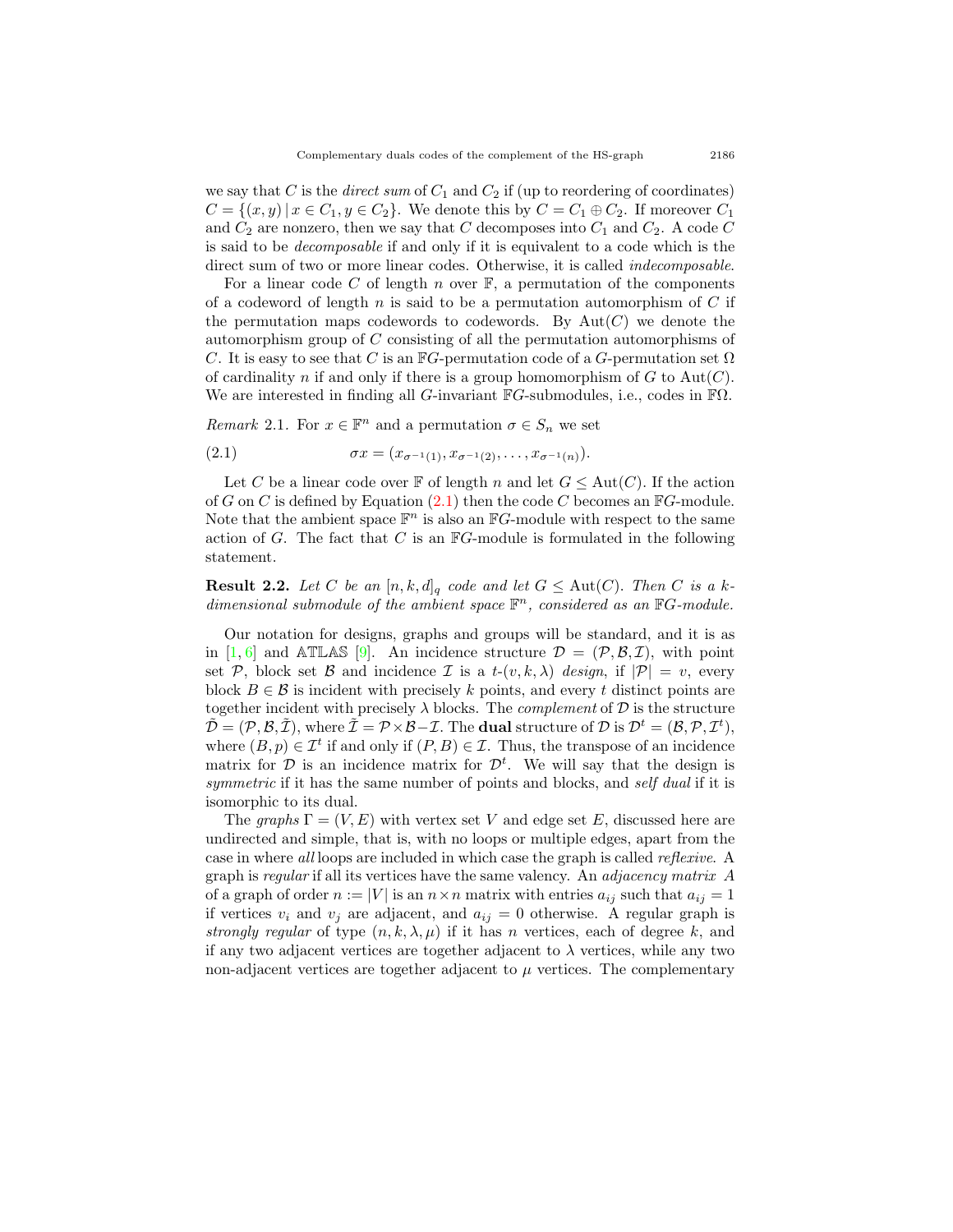graph of a strongly regular graph of type  $(n, k, \lambda, \mu)$  is a strongly regular graph of type  $(n, n-k-1, n-2k+\mu-2, n-2k+\lambda)$ . If *x* is a vertex of  $\Gamma$  then the *neighbourhood graph*  $\Gamma(x)$  with respect to *x* is the subgraph of  $\Gamma$  which is induced by all vertices that are adjacent to *x.* The neighbourhood graph of a vertex *x* of a strongly regular graph Γ is also called the *first subconstituent* of Γ*.* The subgraph of Γ induced on all vertices of Γ which are not adjacent to (and different from) *x,* is called a *second subconstituent*. The *neighbourhood design* of a regular graph is the 1-design formed by taking the points to be the vertices of the graph and the blocks to be the sets of neighbours of a vertex, for each vertex. The *code* of a graph Γ over a finite field *F* is the row span of an adjacency matrix *A* over the field *F*, denoted by  $C_F(\Gamma)$  or  $C_F(A)$ . The dimension of the code is the rank of the matrix over *F*, also written  $\text{rank}_p(A)$ if  $F = \mathbb{F}_p$ , in which case we will speak of the *p-rank* of *A* or Γ, and write  $C_p(\Gamma)$ or  $C_p(A)$  for the code.

# 3. **The Higman-Sims graph and its group**

<span id="page-5-0"></span>The notation *G.H, G* : *H,* and *G·H* is used to denote a general extension, a split extension and a non-split extension, respectively. For a prime *p,* the symbol  $p^n$  denotes an elementary abelian group of that order. If  $p$  is an odd prime,  $p_{+}^{1+2n}$  and  $p_{-}^{1+2n}$  denote the extraspecial groups of order  $p_{-}^{1+2n}$  and exponent  $p$  or  $p^2$  respectively.

The simple group  $G = HS$  of Higman and Sims can be constructed from the Higman-Sims graph HiS. Let  $\text{His} = (\Omega, \mathcal{E})$  be a graph of valence 22 on the set  $\Omega$  of 100 points such that any given vertex has 22 neighbours (points) and the remaining 77 vertices are joined to 6 of these points and may be labelled by the corresponding hexad. Two of the 77 vertices are joined only if the corresponding hexads are disjoint. The hexads form a Steiner system *S*(3*,* 6*,* 22). The Higman-Sims simple group HS is the subgroup of even permutations of Aut(HiS) *∼*= HS:2*,* the automorphism group of HS*.* The point stabilizer in Aut(HiS) on  $\Omega$  is Aut( $S(3,6,22)$ )  $\cong$  M<sub>22</sub>:2 and the order of the Higman-Sims group HS is  $44352000 = 2^9 \cdot 3^2 \cdot 5^3 \cdot 7 \cdot 11$ . The action of HS on  $\Omega$  yields a unique primitive rank-3 representation of degree 100, in which the point stabilizer is the Mathieu group  $M_{22}$ , and the orbits have lengths 1, 22 and 77 respectively. The Higman-Sims graph HiS has parameters  $(100, 22, 0, 6)$  and spectrum  $22^{12^{77}}(-8)^{22}$ . The parameters of the complementary graph HiS of HiS are (100*,* 77*,* 60*,* 56) and spectrum  $77^1, 7^{22}, (-3)^{77}$ . HS and  $Aut(HS)$  have the orbits  $\Gamma_0, \Gamma_1$ , and  $\Gamma_2$  in  $\Omega \times \Omega$  where

$$
\begin{array}{rcl}\n\Gamma_0 & = & \{(\alpha, \alpha) \mid \alpha \in \Omega\}, \\
\Gamma_1 & = & \{(\alpha, \beta) \mid \{\alpha, \beta\} \in \mathcal{E}\}, \\
\Gamma_2 & = & \{(\alpha, \beta) \mid \alpha, \beta \in \Omega, \alpha \neq \beta \text{ and } \{\alpha, \beta\} \notin \mathcal{E}\}.\n\end{array}
$$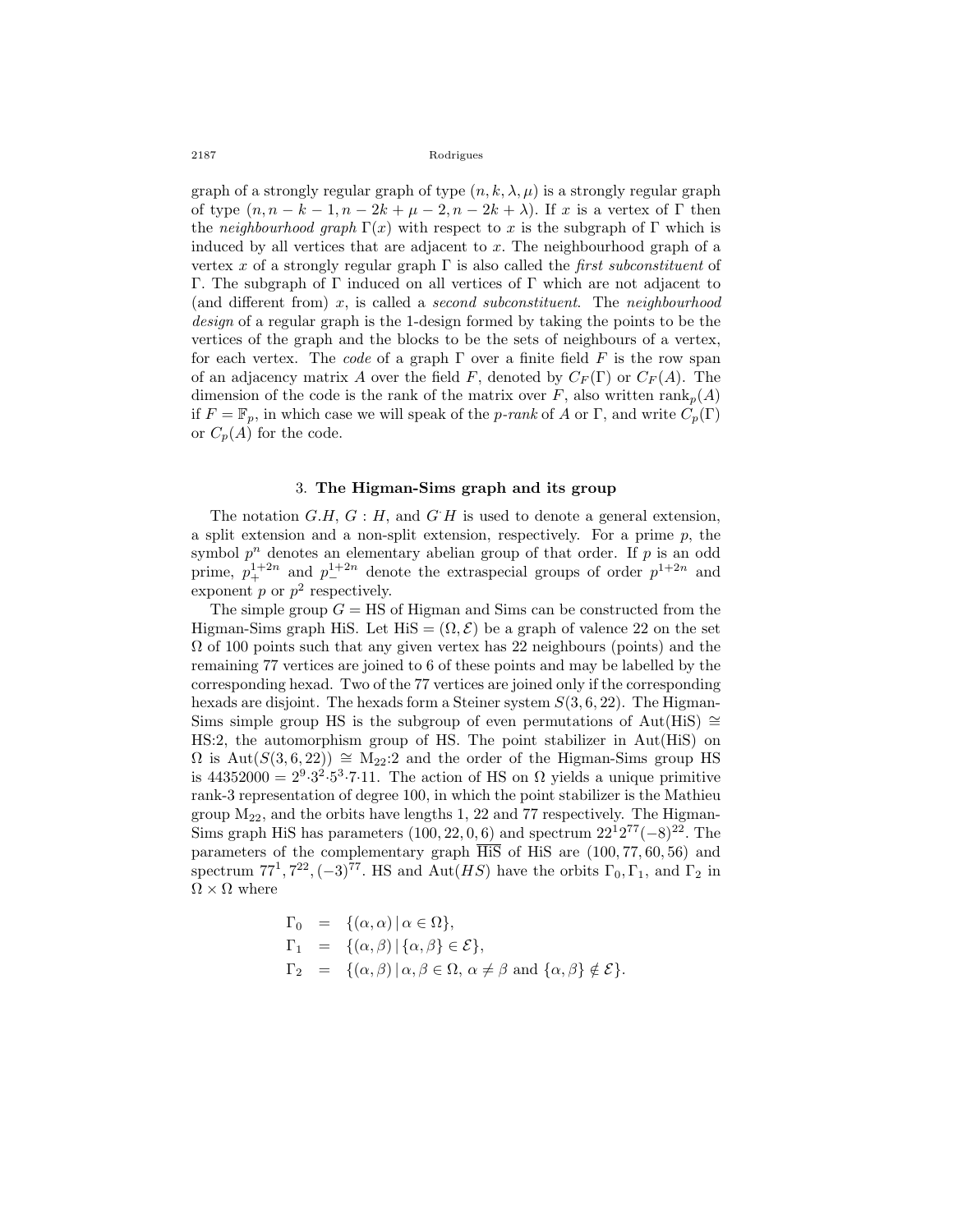| No.            | Max. sub. of HS            | Deg.  | Max. sub. of HS:2                      | Deg.           |
|----------------|----------------------------|-------|----------------------------------------|----------------|
| 1              | $M_{22}$                   | 100   | <b>HS</b>                              | $\overline{2}$ |
| $\overline{2}$ | $U_3(5):2$                 | 176   | $M_{22}:2$                             | 100            |
| 3              | $U_3(5):2$                 | 176   | $L_3(4):2^2$                           | 1100           |
| 4              | $L_3(4):2_1$               | 1100  | $S_8 \times 2$                         | 1100           |
| 5              | $S_8$                      | 1100  | $\overline{2^5 \cdot S_6}$             | 3850           |
| 6              | $\overline{2^4 \cdot S_6}$ | 3850  | $\overline{4^3}$ : $(L_3(2) \times 2)$ | 4125           |
| 7              | $\overline{4^3}: L_3(2)$   | 4125  | $2^{1+6}_{+}$ : $S_5$                  | 5775           |
| 8              | $M_{11}$                   | 5600  | $2 \times A_6 \cdot 2^2 \cdot 2$       | 15400          |
| 9              | $M_{11}$                   | 5600  | $\overline{5^{1+2}:(Q_8:4)}$           | 22176          |
| 10             | $4.2^{4}$ : $S_{5}$        | 5775  | $5.4 \times S_5$                       | 36960          |
| 11             | $2 \times A_6.2^2$         | 15400 |                                        |                |
| 12             | $5:4\times A_5$            | 36960 |                                        |                |

<span id="page-6-2"></span>Table 1. Maximal subgroups of HS and HS:2

We use the notation  $\Gamma_i(\alpha) = {\beta | (\alpha, \beta) \in \Gamma_i}$  for the  $G_\alpha$ -orbits. With this we observe that  $|\Gamma_i(\alpha)| = 1,22,77$  for  $i = 0,1,2$ .

For more information on the Higman-Sims group we refer the reader to the ATLAS $[9, p.80]$  $[9, p.80]$  or  $[25, Section 5.5.1]$  $[25, Section 5.5.1]$  $[25, Section 5.5.1]$  and for the Higman-Sims graph the reader could consult[[11\]](#page-22-5).

<span id="page-6-1"></span>**Result 3.1** (Magliveras[[18\]](#page-22-6))**.** *The Higman-Sims group* HS *has exactly* 12 *conjugacy classes of maximal subgroups, as follows:*

| $M_{22}$                 |                    | $U_3(5):2 \quad (2 \; classes)$ |
|--------------------------|--------------------|---------------------------------|
| $L_3(4):2_1$             | $S_8$              |                                 |
| $2^4.S_6$                | $4^3: L_3(2)$      |                                 |
| $M_{11}$ (2 classes)     | $4.2^4: S_5$       |                                 |
| $2 \times A_6 \cdot 2^2$ | $5.4 \times A_5$ . |                                 |

The primitive representations described in Result [3.1](#page-6-1) are of degrees 100, 176, 176, 1100, 1100, 3850, 4125, 5600, 5600, 5575, 15400 and 36960 respectively. In Table [1](#page-6-2) below the first column depicts the ordering of the primitive representations of HS and HS:2 respectively, as given by Magma (or the ATLAS [[9\]](#page-22-3)) and as used in our computations; the second gives the maximal subgroups; the third gives the degrees (the number of cosets of the point stabilizer).

# 4. **The** *p***-ary codes of length 100 related with the** HiS **graph**

<span id="page-6-0"></span>Applying $[16, Corollary 3.2]$  $[16, Corollary 3.2]$  $[16, Corollary 3.2]$ , we consider a stem cover *U* of the group  $G = HS$ and take  $U_{\omega}$  to be the inverse image of the stabilizer  $G_{\omega}$ . Then all linear codes of a given length over a field F and invariant under a permutation group *G* are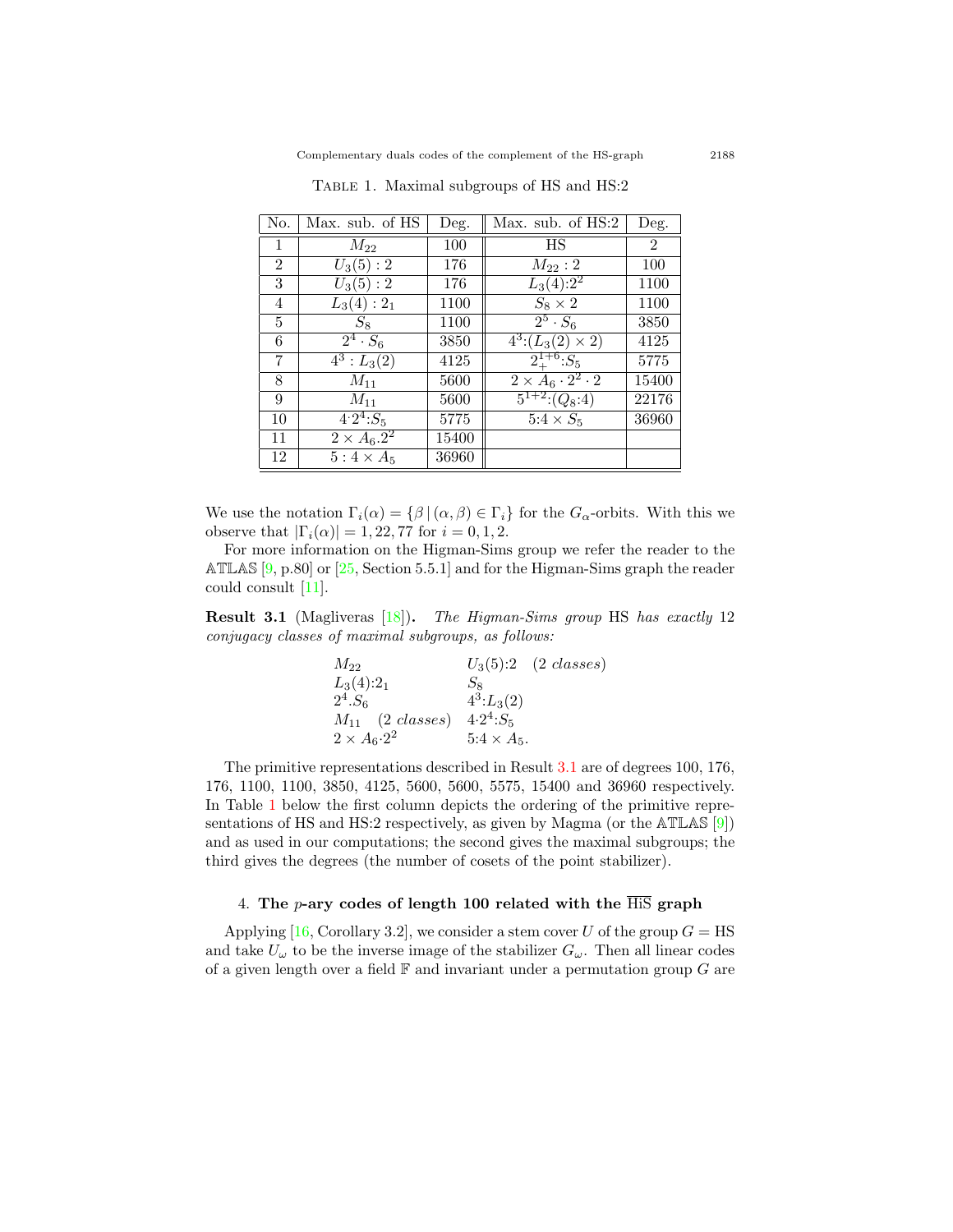obtained by inducing all 1-dimensional  $\mathbb{F}U_\omega$ -modules up to *U*. The submodules of the resulting F*U*-modules form a complete list of codes invariant under  $(G, \Omega)$  as a permutation group. Since we are in the modular case we determine those submodules which are kernels or images of module endomorphisms and as in[[15\]](#page-22-8) we term these types of submodules endo-submodules. The complete lattice of submodules then is obtained from relations between endo-submodules, their orthogonal spaces and some possible additional considerations.

The reader is reminded of the notation introduced in Section [3](#page-5-0) where  $\Omega$ represents the set of vertices of HiS and of HiS, and  $\Gamma_0$ ,  $\Gamma_1$ , and  $\Gamma_2$  are the orbitals of HiS with  $|\Gamma_i(x)| = 1,77,22$ . The matrix  $A_i$  in the centralizer algebra of  $(G, \Omega)$  is defined by

$$
A_i = (f_i(\alpha, \beta))_{(\alpha, \beta) \in \Omega \times \Omega},
$$

where  $f_i(\alpha, \beta) = 1$ , if  $(\alpha, \beta) \in \Gamma_i$  and  $f_i(\alpha, \beta) = 0$ , otherwise. Recall from Section [2](#page-3-0) that F is the finite field  $\mathbb{F}_q$  and that  $\mathbb{F}\Omega$  is the permutation module of  $(G, \Omega)$  over **F** so that to each  $A_i$  there is a naturally assigned endomorphism **a***<sup>i</sup>* such that

$$
\beta \mapsto \beta \mathbf{a}_i = \sum f_i(\alpha, \beta) \beta.
$$

Let  $A_0, A_1, A_2$  be the matrices in the centralizer algebra of  $(G, \Omega)$  associated with the orbitals  $\Gamma_0, \Gamma_1$ , and  $\Gamma_2$  and  $\mathbf{a}_i$  denotes the endomorphism of the permutation module  $\mathbb{F}\Omega$  corresponding to the matrix  $A_i$  or the orbital  $\Gamma_i$ . The endomorphism algebra  $E(\mathbb{F}\Omega) = \text{End}_{\mathbb{F}G}\mathbb{F}\Omega$  has basis  $(a_0, a_1, a_2)$  where  $a_0 = Id_{\mathbb{F}\Omega}$ . This basis is called Schur basis in[[17\]](#page-22-2). According to[[17,](#page-22-2) Theorem 1.2.20] (see also $[5, Chapter 3]$  $[5, Chapter 3]$  $[5, Chapter 3]$  or  $[14, 15]$  $[14, 15]$  $[14, 15]$  $[14, 15]$ ,

$$
E(\mathbb{F}\Omega) \to \mathbb{F}^{3 \times 3}, \ \mathbf{a}_i \mapsto A_i = [a_{ijk}]_{j,k=1,\dots,3} \ \ (1 \le i \le 3),
$$

gives the regular matrix representation of  $E(\mathbb{F}\Omega)$  with respect to the Schur basis. The matrices  $M_j = ((a_j)_{ik})$  are called the intersection matrices of the orbital graphs (Ω*,* Γ*i*) or of Ω*.*

The structure of the Higman-Sims graph (and its complement) gives the following values:

$$
M_0 = \mathbf{I}_3, \quad M_1 = \left[ \begin{array}{ccc} 0 & 0 & 1 \\ 0 & 21 & 16 \\ 77 & 56 & 60 \end{array} \right], \quad M_2 = \left[ \begin{array}{ccc} 0 & 1 & 0 \\ 22 & 0 & 6 \\ 0 & 21 & 16 \end{array} \right].
$$

The common eigenspaces  $\xi_i(a_i)$  of the intersection matrices over a field of characteristic zero are displayed in the "character table"  $[\xi_i(a_j)]_{1 \le i,j \le 3}$  given below

$$
[\xi_i(a_j)] = \begin{bmatrix} 1 & 77 & 22 \\ 1 & 7 & -8 \\ 1 & -3 & 2 \end{bmatrix}.
$$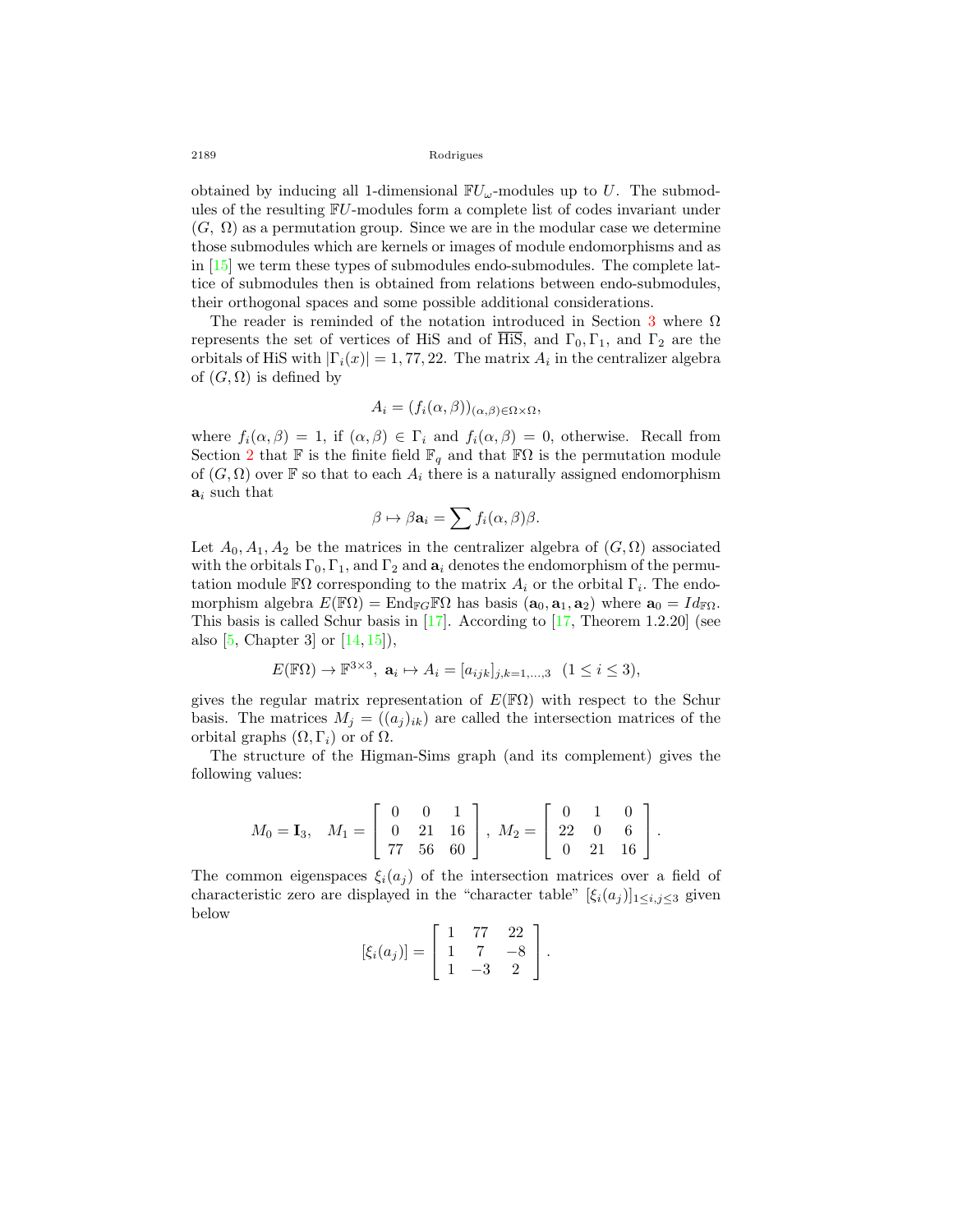This is also the character table of multiplicity-free endomorphism rings of Higman-Sims group in its rank-3 permutation representation of degree 100 as given in  $[20, 22]$  $[20, 22]$  $[20, 22]$ .

<span id="page-8-0"></span>4.1. **The** *p***-ary codes of length 100 from the** HiS**-graph.** Using representation theory, Knapp and Schaeffer[[15\]](#page-22-8) provided an algebraic and geometric description of the binary codes related with the Higman-Sims graph. To some extent this paper is a sequel to[[15\]](#page-22-8) in that we obtain results on the *p*-ary codes defined by the row span of the adjacency matrices of the HiS-graph and its complement  $\overline{\text{His}}$ . It turns out that all faithful irreducible modules of HS over these fields, and defined as the *p*-ary row span of the adjacency matrix of the complementary HiS graph can be represented in this way as the code, the dual code or the hull of the code. We start by examining the *p*-ary codes of the HiS-graph.

Unless  $p = 2$ , the *p*-ary codes defined by the adjacency matrix of the HiSgraph are not interesting as it can be seen in Lemma [4.1](#page-8-1).

<span id="page-8-1"></span>**Lemma 4.1.** *The p-ary codes of length 100 defined by the row span of the adjacency matrix of the HiS-graph over*  $\mathbb{F}_p$  *are trivial unless*  $p = 2$ *.* 

*Proof.* Recall that the eigenvalues of the adjacency matrix *A* of the HiS-graph are  $\beta_0 = 22$ ,  $\beta_1 = 2$ , and  $\beta_2 = -8$  with corresponding multiplicities  $m_0 =$  $1, m_1 = 22$  and  $m_2 = 77$ . Since none of the  $\beta_i$  mod *p* vanishes, whenever  $p = 3, 5, 7$  $p = 3, 5, 7$  $p = 3, 5, 7$  we deduce from [[4,](#page-21-3) Proposition 13.7.1(iv)] that rank<sub>p</sub>(HiS) = 100. That $\text{rank}_p(\text{HiS}) = 22$  for  $p = 2$ , follows from [[3\]](#page-21-4) or [[24\]](#page-22-0). Finally, we can show that rank<sub>11</sub>(HiS) = 99.  $\Box$ 

<span id="page-8-3"></span>*Remark* 4.2*.* In Lemma [4.1](#page-8-1) we saw that the only interesting codes associated with the HiS-graph are binary. This is essentially the motivation to examine in the ensuing sections the *p*-ary codes of the adjacency matrix of the complementary graph  $\overline{\text{His}}$ . In particular, the reader will notice in Lemma [4.5](#page-9-0) that in this case the interesting primes are  $p = 3, 7$ . We shall show in Section [5](#page-10-0) that the codes are asymptotically good and hence optimal. In view of the preceding discussion, in the immediate section we use representation theory to understand the submodule structure of the permutation module of dimension 100 over  $\mathbb{F}_3$ and discuss the 7-, and 11-ary codes in the subsequent sections of the paper.

The submodule structure of  $\mathbb{F}_3\Omega$  $\mathbb{F}_3\Omega$  $\mathbb{F}_3\Omega$  is displayed in Table 3.

<span id="page-8-2"></span>**Proposition 4.3.** *Let*  $\mathbb{F} = \mathbb{F}_3$ . *Then*  $F\Omega$  *has precisely the following endo* $submodules N_i \text{ with } \dim N_i = i. \ N_{100} = \mathbb{F} \Omega, \ N_0 = 0, \ N_{99} = Ker(a_0 + a_1 + a_2)$  $a_2$ ,  $N_1 = Im(a_0 + a_1 + a_2)$ ,  $N_{77} = Ker(a_1)$ ,  $N_{23} = Im(a_1)$ ,  $N_{78} = N_{77} +$  $N_1$ ,  $N_{22} = N_{100}/N_{78}$ *. In addition the following hold:* 

(i)

*{N<sup>i</sup> |i ∈ {*0*,* 1*,* 22*,* 23*,* 77*,* 78*,* 99*,* 100*}}*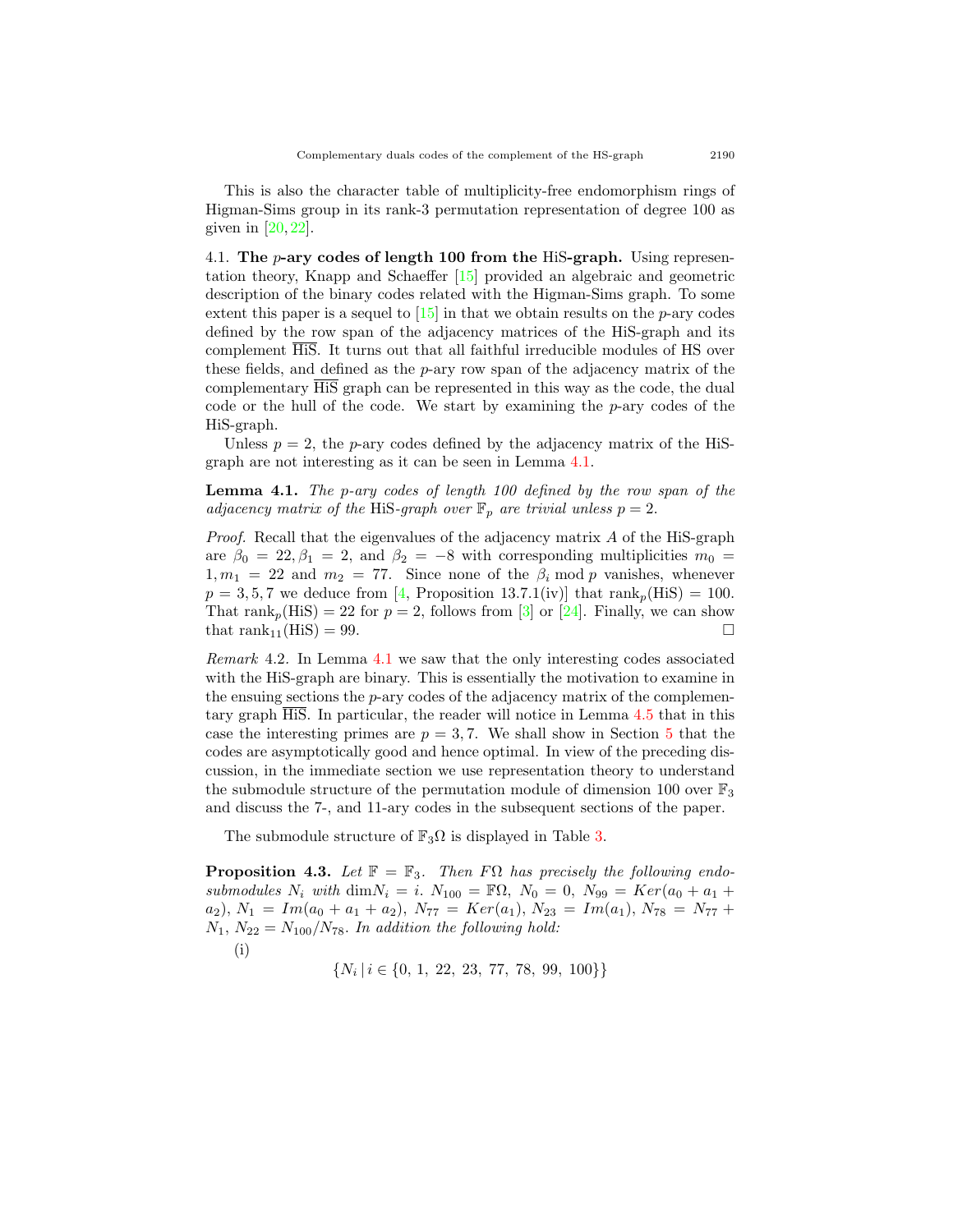|                                                 |  |  |  | TABLE 2. Incidence matrix of the poset of submodules of |  |
|-------------------------------------------------|--|--|--|---------------------------------------------------------|--|
| $\mathbb{F}_3\Omega=\mathbb{F}_3^{100\times 1}$ |  |  |  |                                                         |  |
|                                                 |  |  |  |                                                         |  |

<span id="page-9-1"></span>

| dim             | 0 | $\mathbf{1}$ | 22 | 23 | 77 | 78 | 99 | 100 |
|-----------------|---|--------------|----|----|----|----|----|-----|
| 0               |   | 1            |    |    | 1  | 1  | 1  |     |
|                 |   | 1            |    |    |    | 1  |    |     |
| 22              |   |              |    |    |    |    |    |     |
| $\overline{23}$ |   | ٠            |    |    |    |    |    |     |
| 77              | ٠ | ٠            | ٠  |    | 1  | 1  | 1  |     |
| 78              |   | ٠            |    |    |    | 1  |    |     |
| 99              |   |              |    |    |    |    | 1  | 1   |
| 100             |   |              |    |    |    |    |    |     |

*is the complete set of*  $\mathbb{F}G$ *-submodules of*  $\mathbb{F}\Omega$  *and*  $\dim N_i = i$  *for all i*.

- (ii) *We have*  $0 = N_0 < N_{22} < N_{99} < N_{100} = \mathbb{F}\Omega$  *is a composition series of* FΩ *as an* F*G-module. The dimensions of the composition factors in the composition series are 22, 77, 1. All composition factors are absolutely irreducible.*
- (iii) *Every composition factor of* FΩ *remains irreducible when restricted to*  $G_\omega \cong M_{22}$ .
- $(iv)$   $N_i^{\perp} = N_{100-i}$  *for all i.*

*Proof.* In this case the result holds, with the proof virtually the same as that of  $[15,$  Proposition 2.6]. Thus we omit the details.  $\Box$ 

We summarize the results of this section in the following:

**Theorem 4.4.** Let  $G = \text{HS}$  be the Higman-Sims simple in its rank-3 represen*tations on*  $\Omega$  *of degree 100. Then every linear code*  $C_3(N_i)$  *of length 100 over the field*  $\mathbb{F} = \mathbb{F}_3$  *admitting G is obtained up to isomorphism from one of the* F*G-submodules of the permutation module* FΩ *which are given in Proposition* [4.3.](#page-8-2)

In Remark [4.2](#page-8-3) we suggested that apart from the binary codes the only other codes of length 100 invariant under the HS-group which are of interest for applications are those associated with the primes  $p = 3, 7$ . Lemma [4.5](#page-9-0) deals with the *p*-ranks of the adjacency matrix *A* of the graph HiS.

<span id="page-9-0"></span>**Lemma 4.5.** *The adjacency matrix*  $\overline{A}$  *of the graph*  $\overline{His}$  *has* 3*-rank* 23, 7*-rank 77,* 11*-rank 99, and p-rank 100 for p* = 2*,* 5*.*

*Proof.* The 3-rank of the adjacency matrix  $\overline{A}$  of  $\overline{HiS}$  and thus the dimension of  $C_3(\overline{\text{HiS}})$  can be deduced readily by using the spectrum of the graph. Ob-serve from Section [3](#page-5-0) that  $\overline{A}$  has eigenvalues  $\theta_0 = 77, \theta_1 = 7$ , and  $\theta_2 = -3$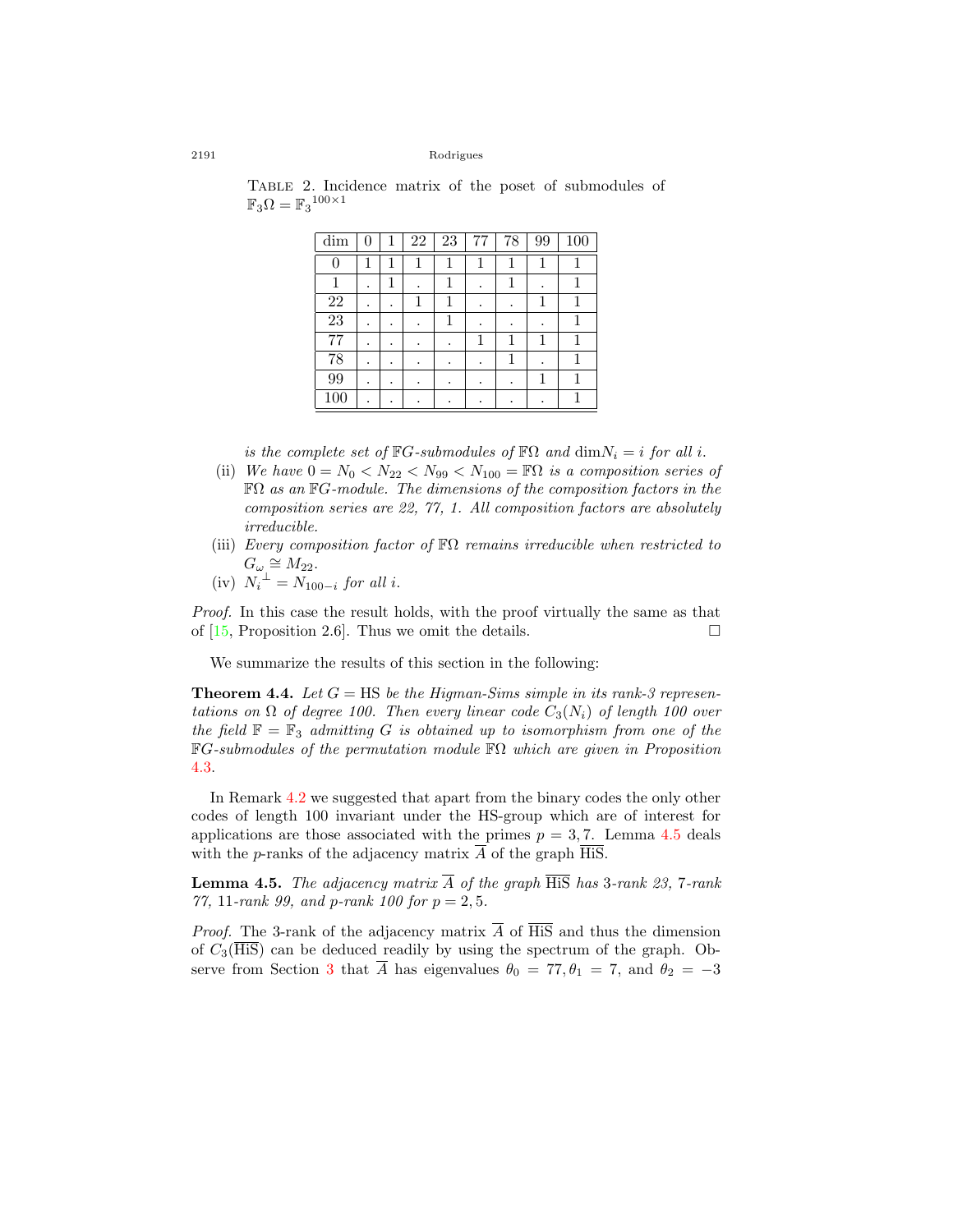withmultiplicities  $m_0 = 1, m_1 = 22$  and  $m_2 = 77$ . Now, using [[4](#page-21-3), Proposition 13.7.1] or [\[3](#page-21-4), Section 3] we obtain an upper bound on the 3-rank of  $\overline{A}$ ,namely that  $\text{rank}_3(\overline{A}) \leq \min(m_1 + 1, m_2 + 1) = 23$ . Since by [[4,](#page-21-3) Proposition 13.3.2]  $rank_3(\overline{A}) \geq \sum \{m_i \mid \theta_i \neq 0 \pmod{3} \} = 1 + 22$ , the assertions follows.

For $p = 7$ , since  $\theta_0 \equiv \theta_1 \equiv 0 \pmod{7}$  and  $\theta_2 \not\equiv 0 \pmod{7}$ , we deduce from [[4](#page-21-3), Proposition 13.7.1(iv)] that rank<sub>7</sub>( $\overline{A}$ ) = 77. Since det( $J - \overline{A}$ )  $\not\equiv 0 \pmod{11}$ , where *J* is the all-one matrix we obtain that the 11-rank of  $\overline{A}$  equals 99. For  $p = 2, 5$  observe that none of the  $\theta_i$  mod *p* vanishes, so we obtain rank<sub>*p*</sub> $\overline{A}$  = 100.  $\Box$ 

### 5. **Linear codes with complementary duals**

<span id="page-10-0"></span>Massey[[19\]](#page-22-1) defines a linear code with a complementary dual to be a linear code *C* whose dual  $C^{\perp}$  satisfies  $C \cap C^{\perp} = \{0\}$ , and gives the algebraic characterization of these codes. He showed further that linear codes with complementary duals are asymptotically good codes, but stopping short of showing whether these codes attain the Gilbert-Varshamov bound. Much later Sendrier [\[23](#page-22-12)] showed that linear codes with complementary duals meet the asymptotic Gilbert-Varshamov bound in the strong sense. A renewed interest has emerged in recent years in application of these codes to cryptography in improving the security of information processed by sensitive devices, in particular in finding counter-measures to side-channel attacks or fault non-invasive attacks, see [\[7](#page-21-5)] for a complete description. In the sections which follow we use resultsof  $[23]$  $[23]$  to show that the codes with parameters  $[100, 23, 23]_3$ ,  $[100, 77, 8]_3$ ,  $[100, 77, 8]_7$ , and  $[100, 23, 23]_7$  obtained from the complementary graph  $\overline{H}$ linear codes with complementary duals and thus meet the asymptotic Gilbert-Varshamov bound. In addition, we show the same to hold for the codes with parameters  $[100, 77, 8]_{11}$ , and  $[100, 23, 23]_{11}$  obtained from the decomposition of the permutation module of dimension 100 over  $\mathbb{F}_{11}$ .

<span id="page-10-1"></span>5.1. **Ternary codes of the adjacency matrix of the** HiS**-graph.** Proposition [5.1](#page-10-2) is an application of Lemma [4.5](#page-9-0), and relates our previous discussions with coding theory. To this end we prove

<span id="page-10-2"></span>**Proposition 5.1.**  $C_3(\overline{\text{His}}) = N_3$  *is a* [100*,* 23*,* 23]<sub>3</sub> *code and*  $C_3(\overline{\text{His}})^{\perp} = N_3^{\perp}$ *is a* [100*,* 77*,* 8]<sup>3</sup> *code with* 173250 *words of weight 8. The minimum weight 23 of*  $C_3(\overline{\text{His}})$  *is the valency of the reflexive graph*  $(\text{His})^r$  *with adjacency matrix*  $A+I$ *, and the minimum weight vectors are the rows of adjacency matrix of* (HiS)*<sup>r</sup> and their scalar multiples. Moreover*  $\mathbf{1} \in C_3(\overline{\text{HiS}}), C_3(\overline{\text{HiS}}) \oplus C_3(\overline{\text{HiS}})^{\perp} = \mathbb{F}_3^{100}$  and  $Aut(\overline{His}) = Aut(C_3(\overline{His})) \cong HS:2$ . *Further,*  $C_3(\overline{His})^{\perp}$  *is the unique*  $\mathbb{F}_3$ -module *of its dimension on which* HS *and* HS:2 *act faithfully and irreducibly.*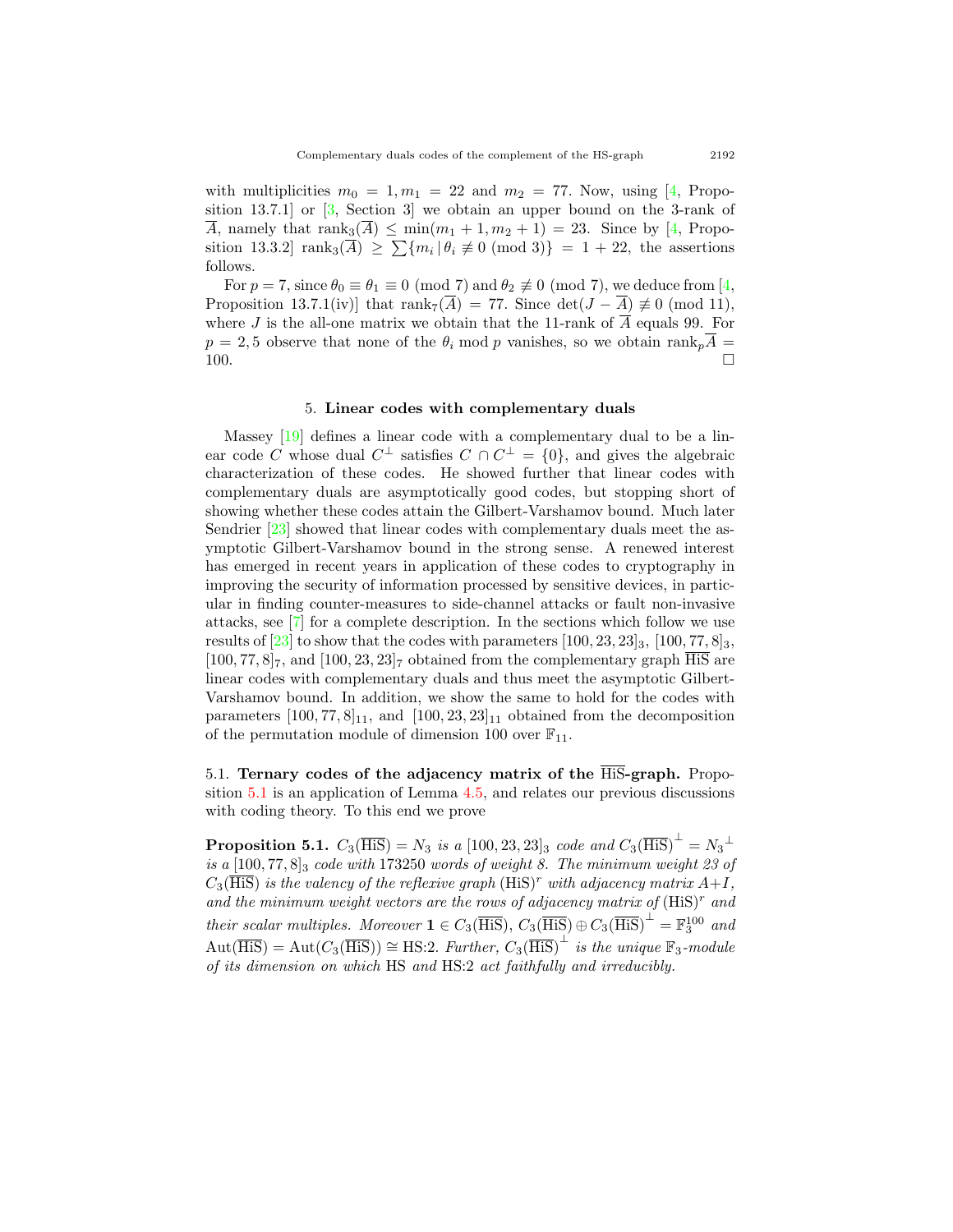*Proof.* That the dimension of  $C_3(\overline{\text{His}})$  is as stated, follows from Lemma [4.5](#page-9-0) where we showed that  $\text{rank}_3(C_3(\overline{\text{His}})) = 23$ .

For the automorphism group of the code, it is well known that Aut(HiS) *∼*= HS:2*.* Since *C*3(HiS) is determined by the ternary row span of the adjacency matrix of  $\overline{HiS}$ , Aut $(\overline{HiS}) \subseteq Aut(C_3(\overline{HiS}))$ . Now, order consideration give us the result. In addition, the 3-modular character table of HS is completely known (see  $[13]$ ) and it follows from it that the irreducible 77-dimensional  $\mathbb{F}_3$ -representation is unique (this can also be deduced from Proposition [4.3\(](#page-8-2)i) and (ii); part(i) (uniqueness) and part (ii) (irreducibility)). It follows from this that  $C_3(\overline{\text{HiS}})^{\perp}$  is the unique  $\mathbb{F}_3$ -module of its dimension on which HS and HS:2 act faithfully and irreducibly. Since  $C_3(\overline{\text{His}})$  is the code spanned by the rows of the adjacency matrix of the reflexive graph (HiS)*<sup>r</sup>* , we see that the minimum weight of  $C_3(\overline{\text{His}}) \geq 23$ . However, computations withMagma  $[2]$  $[2]$  show that the minimum weight of  $C_3(\overline{\text{His}})$  is 23 and so the assertion follows. Taking the images of the supports of the codewords of minimum weight under the action of the automorphism we obtain exactly 200 such codewords, and thus these constitute the rows of  $(HiS)^r$  and their scalar multiples. In Table [4](#page-14-0), we give the weight distribution of  $C_3(\overline{\text{His}})$ . In this table, *i* represents the weight of a codeword  $w_i$  in  $C_3$ (HiS) and  $A_i$  denotes the number of codewords of weight *i.*

Computations with Magma show that  $C_3(\overline{\text{His}})^{\perp}$  has minimum weight 8. That  $\mathbf{1} \in C_3$ (HiS) follows since  $3 \nmid 77$ , with 77 being the constant column sums of the adjacency matrix *A* of the graph  $\overline{\text{HiS}}$ . Furthermore,  $\Omega$  is a transitive HS-set and since  $|\Omega| = 100$  is invertible in  $\mathbb{F}_3$ , it follows from [\[17](#page-22-2), Lemma 1.2.4] that $\mathbb{F}_3^{100} = C_3(\overline{\text{His}}) \oplus C_3(\overline{\text{His}})^{\perp}$  as claimed. Moreover, [[23,](#page-22-12) Corollary 8] assures us that  $C_3(\overline{\text{His}})$  and  $C_3(\overline{\text{His}})^{\perp}$  meet the asymptotic Gilbert-Varshamov bound in the strong sense. Finally, it can be verified from  $[10]$  that  $C_3(\overline{\text{His}})^{\perp}$  attains the recorded distance for a code of the given length and dimension.  $\Box$ 

*Remark* 5.2. The code  $C_3(\overline{\text{His}})$  can also be constructed as the code of the adjacency matrix  $A+I$  of the reflexive graph  $(HiS)^r$  obtained from the Higman-Sims graph by including all loops. In this way we obtain a self-dual symmetric 1-(100*,* 23*,* 23) design *D* whose blocks are the incidence vectors of the rows of  $A + I$ . Notice that the dimension and the minimum weight of  $C_3(\overline{\text{HiS}})$  equal 23. These can be given a geometrical interpretation.

The minimum weight is the valency of the reflexive graph (HiS)*<sup>r</sup>* , and the words of minimum weight in  $C_3(\overline{\text{HiS}})$  are the rows of the adjacency matrix of  $\overline{\text{HiS}}$  and their scalar multiples. Under the action of  $Aut(C_3(\overline{His}))$  the set of codewords of weight 23 splits into two orbits of size 100 each. The stabilizers of a codeword in each of these orbits are maximal subgroups of HS and  $Aut(C_3(\overline{\text{His}}))$  of orders 443520 and 887040 that are isomorphic to M<sup>22</sup> and M22:2*,* respectively.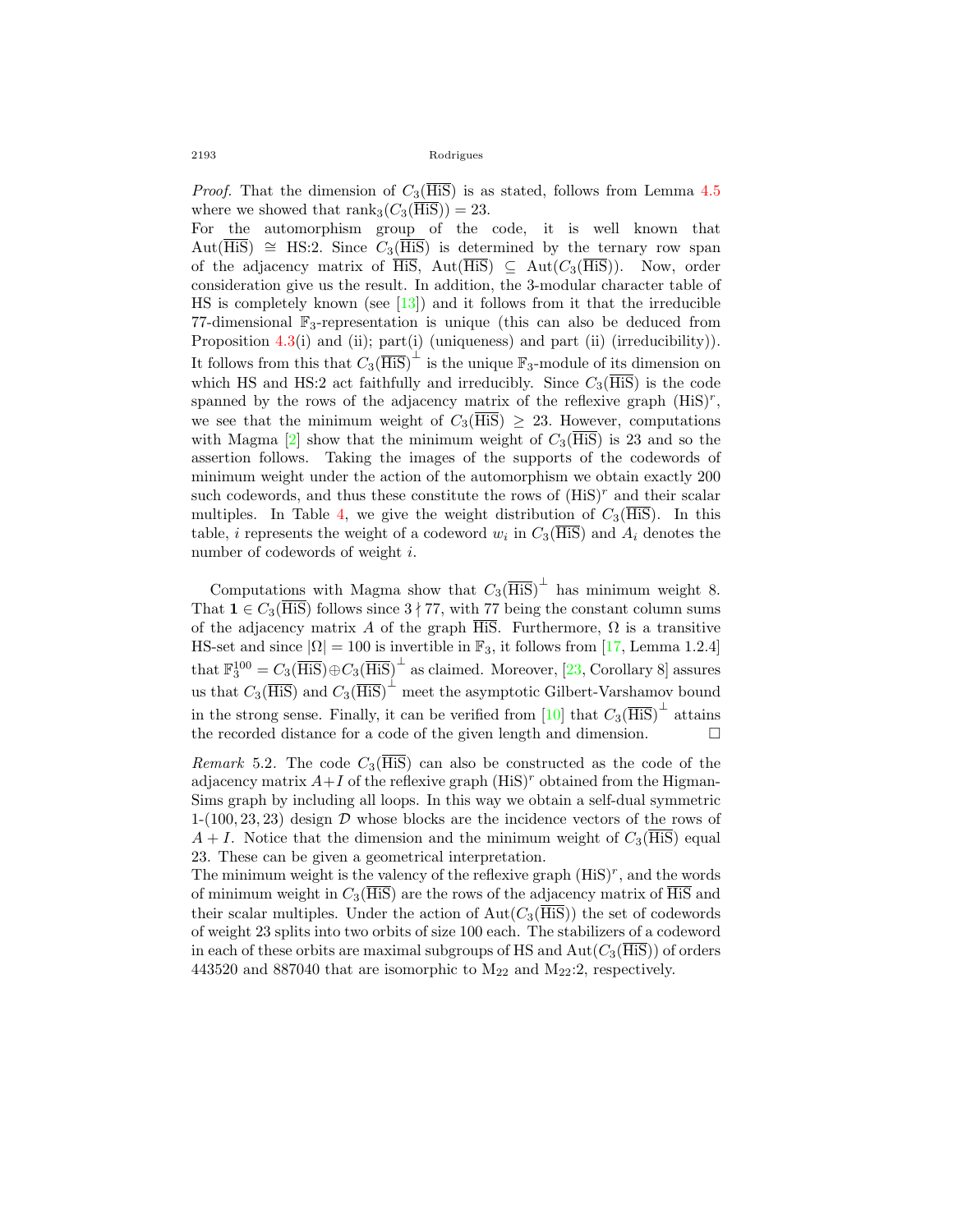| $\dot{i}$      | $A_i$     | i  | $A_i$      | i   | $A_i$      |
|----------------|-----------|----|------------|-----|------------|
| $\overline{0}$ | 1         | 56 | 689920000  | 76  | 1038633750 |
| 23             | 200       | 57 | 966152000  | 77  | 708492600  |
| 30             | 2200      | 58 | 1426792400 | 78  | 429137200  |
| 34             | 30100     | 59 | 2077567800 | 79  | 231316800  |
| 36             | 8250      | 60 | 2940814800 | 80  | 122075800  |
| 40             | 38500     | 61 | 3840513600 | 81  | 48602400   |
| 42             | 2200      | 62 | 4745194300 | 82  | 25995200   |
| 43             | 259600    | 63 | 5603888400 | 83  | 7838600    |
| 44             | 824100    | 64 | 6647269200 | 84  | 1478400    |
| 45             | 1940400   | 65 | 7343802400 | 85  | 1861200    |
| 46             | 616000    | 66 | 8152382700 | 86  | 1179200    |
| 47             | 739200    | 67 | 7941395000 | 87  | 123200     |
| 48             | 5005000   | 68 | 7994686700 | 88  | 869400     |
| 49             | 1463000   | 69 | 6813637600 | 90  | 246400     |
| 50             | 21900912  | 70 | 6298591200 | 92  | 78650      |
| 51             | 15994000  | 71 | 5069585400 | 93  | 46200      |
| 52             | 92369200  | 72 | 4456508650 | 94  | 7700       |
| 53             | 129360000 | 73 | 3407558000 | 98  | 2200       |
| 54             | 292630800 | 74 | 2467634400 | 100 | 906        |
| 55             | 425656000 | 75 | 1652458808 |     |            |

<span id="page-12-0"></span>TABLE 3. Weight distribution of  $C_3(\overline{\text{HiS}})$ 

The dual code  $C_3(\overline{\text{His}})^{\perp}$  has minimum distance 8 which coincides with the known recorded distance for the parameters [100*,* 77] (this follows from [\[2](#page-21-6)] and also from  $[10]$ .

5.2. **Orbits of**  $Aut(C_3(\overline{\text{His}}))$  **on small weight codewords.** The reader will recall that we use  $(G, \Omega)$  for the right action of *G* on  $\Omega$ . Henceforth, we shall use the notation Ω:*G* to denote the set of *G*-orbits on  $Ω$  and  $Ω<sub>i(j)</sub>$  will denote the *j*-th suborbits of the orbit decomposition of the orbit  $\Omega_i$ . The reader is cautioned not to confuse this notation with that used for the semidirect product of two groups. Using this notation we give an explicit description of the codewords of  $C_3(\overline{\text{His}})$  of weight up to 44, and where possible using the geometry of the  $\overline{\text{His}}$ -graph and the knowledge of the structure of the subgroup lattice of HS[[8\]](#page-21-7), we provide a geometric description of the nature of some classes of codewords. In particular, for these classes of codewords of given nontrivial weights in the code, we use the well-known Assmus-Mattson Theorem to determine some point- and block-primitive 1-designs which are held by the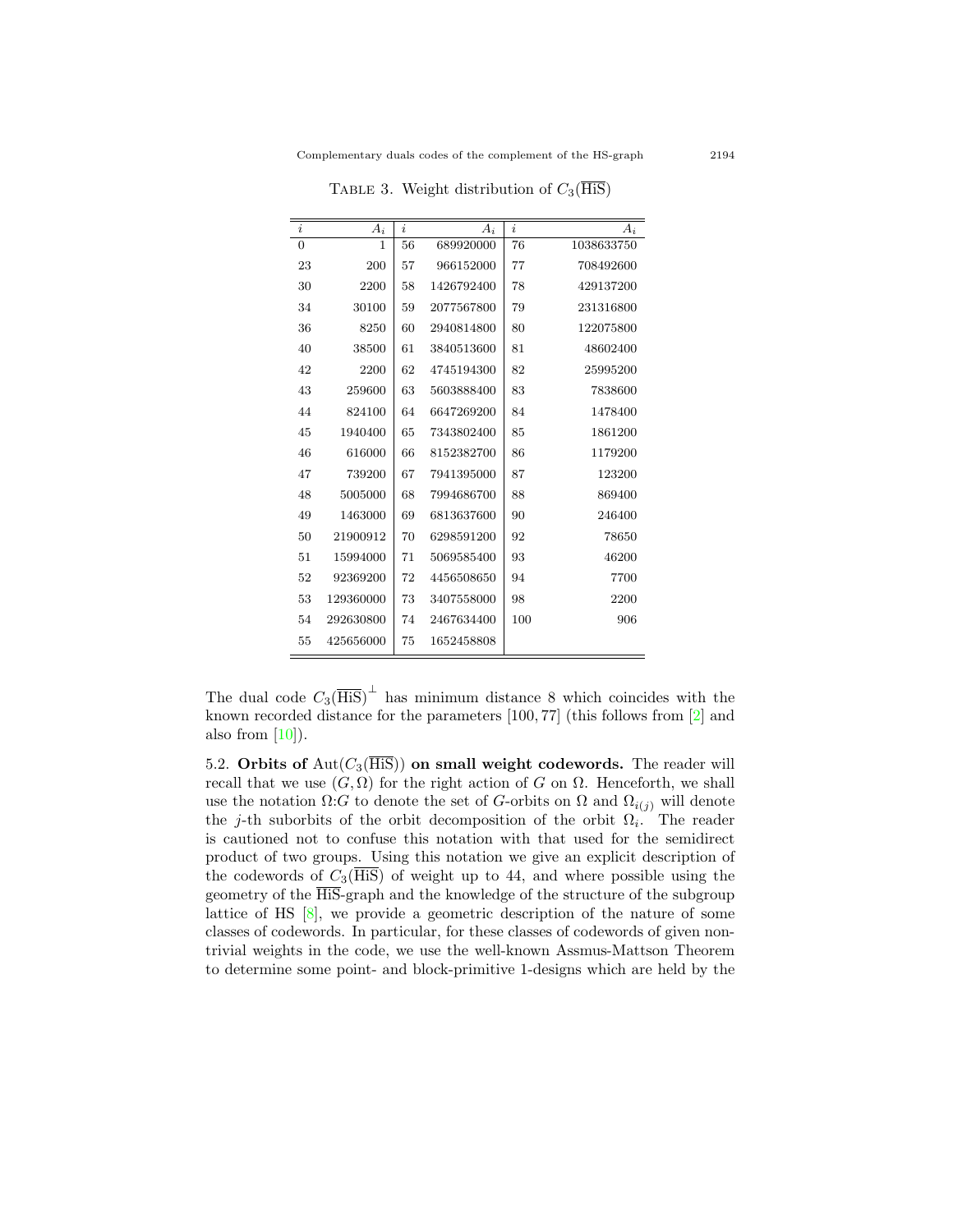codewords. To this end, let  $M = \{23, 30, 34, 36, 40, 42, 43, 44\}$  and for  $m \in M$ we define  $W_m(C_3(\overline{\text{His}})) = \{w_m \in C_3(\overline{\text{His}}) | wt(w_m) = m\}$ , where  $wt(w_m)$ represents the weight of *wm*. We have

<span id="page-13-0"></span>**Proposition 5.3.** *The orbits in*  $W_m(C_3(\overline{\text{His}})))$  *for*  $1 \leq m \leq 8$  *are as follows:* 

- (i)  $W_{23}(C_3(\overline{\text{His}}))$ :Aut $(C_3(\overline{\text{His}})) = {\Omega_{1(1)}, \Omega_{1(2)}}$ *with*  $|\Omega_{1(1)}| = |\Omega_{1(2)}|$ 100*.*
- (ii)  $W_{30}(C_3(\overline{\text{His}}))$ :Aut $(C_3(\overline{\text{His}})) = {\Omega_{2(1)}, \Omega_{2(2)}}$ *with*  $|\Omega_{2(1)}| = |\Omega_{2(2)}|$ 1100*.*
- $(iii)$   $W_{34}(C_3(\overline{\text{His}}))$ : $\text{Aut}(C_3(\overline{\text{His}})) = {\Omega_{3(i)} | 1 \le i \le 4}$  *with*  $|\Omega_{3(1)}| = |\Omega_{3(2)}|$  $= 11200$  *and*  $|\Omega_{3(3)}| = |\Omega_{3(4)}| = 3850$ .
- $(iv)$   $W_{36}(C_3(\overline{\text{His}}))$ : $Aut(C_3(\overline{\text{His}})) = {\Omega_{4(1)}, \Omega_{4(2)}}$  *with*  $|\Omega_{4(1)}| = |\Omega_{4(2)}| =$ 4125*.*
- $(V)$   $W_{40}(C_3(HiS))$ : $Aut(C_3(HiS)) = {\Omega_{5(i)} | 1 \leq i \leq 4}$  *where*  $|\Omega_{5(1)}|$  =  $|\Omega_{5(2)}| = 15400$  *and*  $|\Omega_{5(3)}| = |\Omega_{5(4)}| = 3850$ *.*
- $(vi)$   $W_{42}(C_3(\overline{\text{His}}))$ : $Aut(C_3(\overline{\text{His}})) = {\Omega_{6(1)}, \Omega_{6(2)}}$ *with*  $|\Omega_{6(1)}| = |\Omega_{6(2)}|$ 1100*.*
- $(Vii)$   $W_{43}(C_3(HiS))$ : $Aut(C_3(HiS)) = {\Omega_{7(i)} | 1 \leq i \leq 6}$  *where*  $|\Omega_{7(1)}|$  =  $|\Omega_{7(2)}| = 61600, |\Omega_{7(3)}| = |\Omega_{7(4)}| = 35200$  *and*  $|\Omega_{7(5)}| = |\Omega_{7(6)}| =$ 33000*.*
- $(Viii)$   $W_{44}(C_3(HiS))$ : $Aut(C_3(HiS)) = {\Omega_{8(i)} | 1 \le i \le 10}$  *where*  $|\Omega_{8(1)}|$  =  $|\Omega_{8(2)}| = 154000, |\Omega_{8(3)}| = |\Omega_{8(4)}| = 132000, |\Omega_{8(5)}| = |\Omega_{8(6)}| = 67200,$  $|\Omega_{8(7)}| = |\Omega_{8(8)}| = 57750$ , *and*  $|\Omega_{8(9)}| = |\Omega_{8(10)}| = 1100$ .

*Proof.*As in the proof of [[15,](#page-22-8) Proposition 3.1], we can use facts about the action of  $G_{\omega} \cong M_{22}$ , where  $\omega \in \Omega$  to establish the proposition.  $\square$ *Remark* 5.4*.* A continuation we give a geometric description of the codewords of minimum weight, even though using the geometry of the graph and possibly

of the Steiner systems we could achieve a geometric interpretation of almost all sets  $W_m(C_3(H\text{is}))$  given in Proposition [5.3.](#page-13-0)

(i)  $W_{23}(C_3(\overline{\text{His}}))$  represents the incidence vectors of the blocks of the 1-(100*,* 23*,* 23) design (and their scalar multiples) obtained by taking the support of the codewords of minimum weight and orbiting their images under HS:2;  $W_{30}(C_3(\overline{\text{His}}))$  are copies of the conics of the Higman's geometry (and their scalarmultiples), see  $[21]$  $[21]$ ;

(ii) Each set  $W_{36}(C_3(\overline{\text{His}}))$  of 4125 codewords of weight 36 forms the blocks of a 1-(100*,* 36*,* 1485) design. This is in fact a 2-(100*,* 36*,* 525) self-orthogonal design.

In Table [5](#page-14-1) the first column represents the codewords of weight *m* and the second column gives the parameters of the designs  $\mathcal{D}_{w_m}$  which were constructed by taking the images of the supports of the codewords of weight *m* and orbiting these under the action of  $Aut(C_3(\overline{\text{His}}))$ . In the third column, we list the number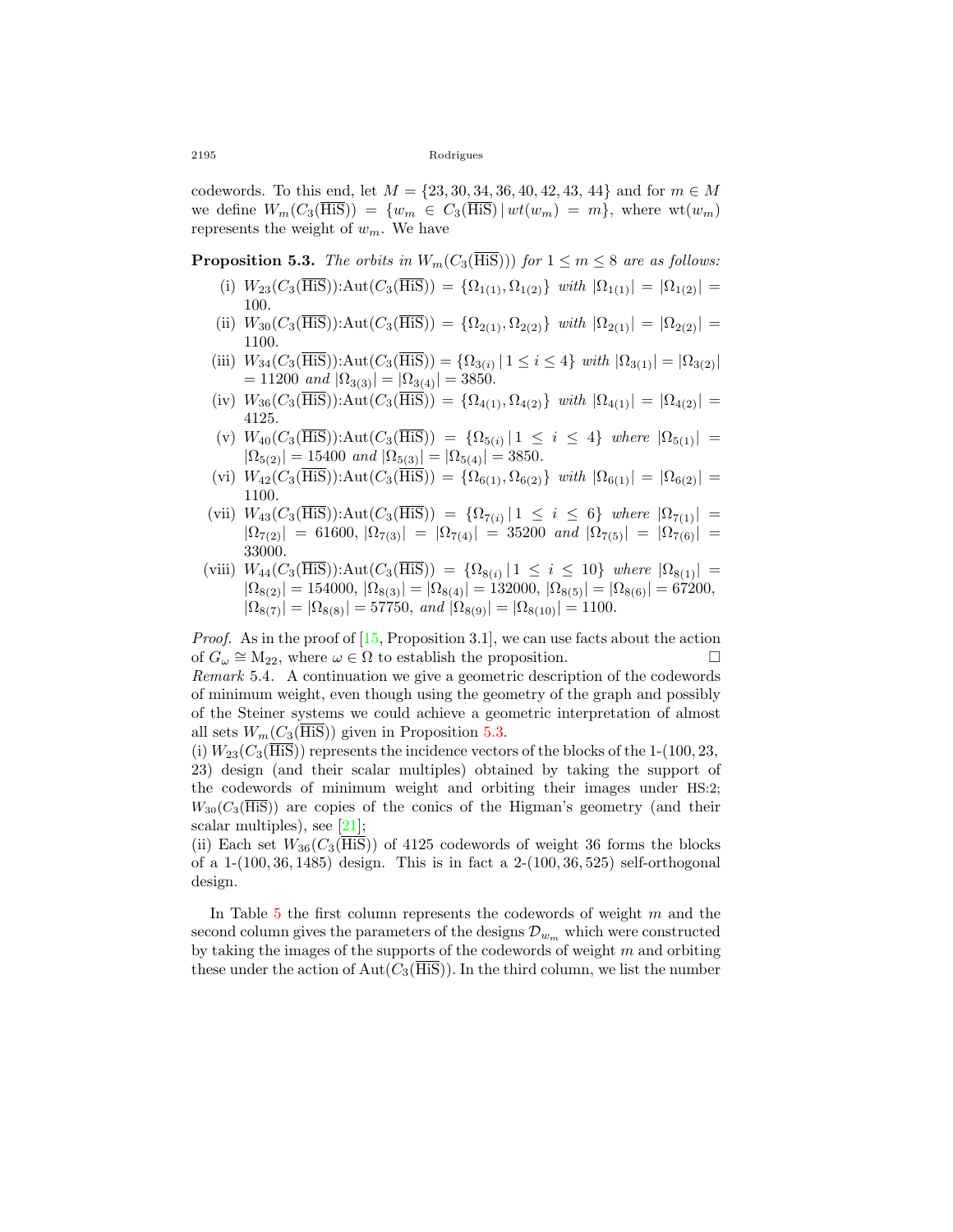| m                 | $\overline{\mathcal{D}}_{w_{\scriptsize{\textbf{m}}}}$ | No. of blocks | Primitivity |
|-------------------|--------------------------------------------------------|---------------|-------------|
| $(23)_1$          | $1-(100, 23, 23)$                                      | 100           | Yes         |
| $(23)_2$          | $1-(100, 23, 23)$                                      | 100           | Yes         |
| (30) <sub>1</sub> | $1-(100, 30, 330)$                                     | 1100          | Yes         |
| $(30)_2$          | $1-(100, 30, 330)$                                     | 1100          | Yes         |
| $(34)_{1}$        | $1-(100, 34, 3808)$                                    | 11200         | No          |
| $(34)_2$          | $1-(100, 34, 3808)$                                    | 11200         | No          |
| $(34)_3$          | $1-(100, 34, 1309)$                                    | 3850          | Yes         |
| $(34)_4$          | $1-(100, 34, 1309)$                                    | 3850          | Yes         |
| $(36)_1$          | $1-(100, 36, 1485)$                                    | 4125          | Yes         |
| $(36)_2$          | $1-(100, 36, 1485)$                                    | 4125          | Yes         |
| (40) <sub>1</sub> | $1-(100, 40, 6160)$                                    | 15400         | Yes         |
| $(40)_2$          | $1-(100, 40, 6160)$                                    | 15400         | Yes         |
| $(40)_3$          | $1-(100, 40, 1540)$                                    | 3850          | Yes         |
| $(40)_4$          | $1-(100, 40, 1540)$                                    | 3850          | Yes         |
| (43) <sub>1</sub> | $1-(100, 43, 26488)$                                   | 61600         | No          |
| $(43)_2$          | $1-(100, 43, 26488)$                                   | 61600         | No          |
| $(43)_3$          | $1-(100, 43, 15136)$                                   | 35200         | No          |

<span id="page-14-0"></span>TABLE 4. 1-designs  $\mathcal{D}_{w_m}$  from HS:2

<span id="page-14-1"></span>TABLE 5. 1-designs  $\mathcal{D}_{w_m}$  from HS:2

| m                   | $\mathcal{D}_{w_{m}}$ | No. of blocks | Primitivity |
|---------------------|-----------------------|---------------|-------------|
| $(43)_4$            | $1-(100, 43, 15136)$  | 35200         | No.         |
| $(43)_{5}$          | $1-(100, 43, 14190)$  | 33000         | No.         |
| $(43)_{6}$          | $1-(100, 43, 14190)$  | 33000         | No          |
| $(44)_{1}$          | $1-(100, 44, 67760)$  | 154000        | No          |
| $(44)$ <sub>2</sub> | $1-(100, 44, 67760)$  | 154000        | No          |
| $(44)_3$            | $1-(100, 44, 58080)$  | 132000        | No          |
| $(44)_4$            | $1-(100, 44, 58080)$  | 132000        | No.         |
| $(44)_{5}$          | $1-(100, 44, 29568)$  | 67200         | No          |
| $(44)_{6}$          | $1-(100, 44, 29568)$  | 67200         | No.         |
| $(44)_{7}$          | $1-(100, 44, 29568)$  | 57750         | No          |
| $(44)$ <sub>8</sub> | $1-(100, 44, 29568)$  | 57750         | No          |
| (44)                | $1-(100, 44, 484)$    | 1100          | Yes         |
| $(44)_{10}$         | $1-(100, 44, 484)$    | 1100          | Yes         |

of blocks of  $\mathcal{D}_{w_m}$ . We test the primitivity for the action of HS:2 on  $\mathcal{D}_{w_m}$  in the final column.

Next in Lemma [5.5](#page-14-2) by considering  $w_m$  where  $m \in M$  we describe the structures of  $(\text{HS:2})_{w_m}$  and show that these are with some exceptions always maximal subgroups of HS:2*.*

<span id="page-14-2"></span>**Lemma 5.5.** *Let*  $m \in M$  *and*  $w_m \in W_m(C_3(\overline{\text{His}}))$ *. Then the following occur:*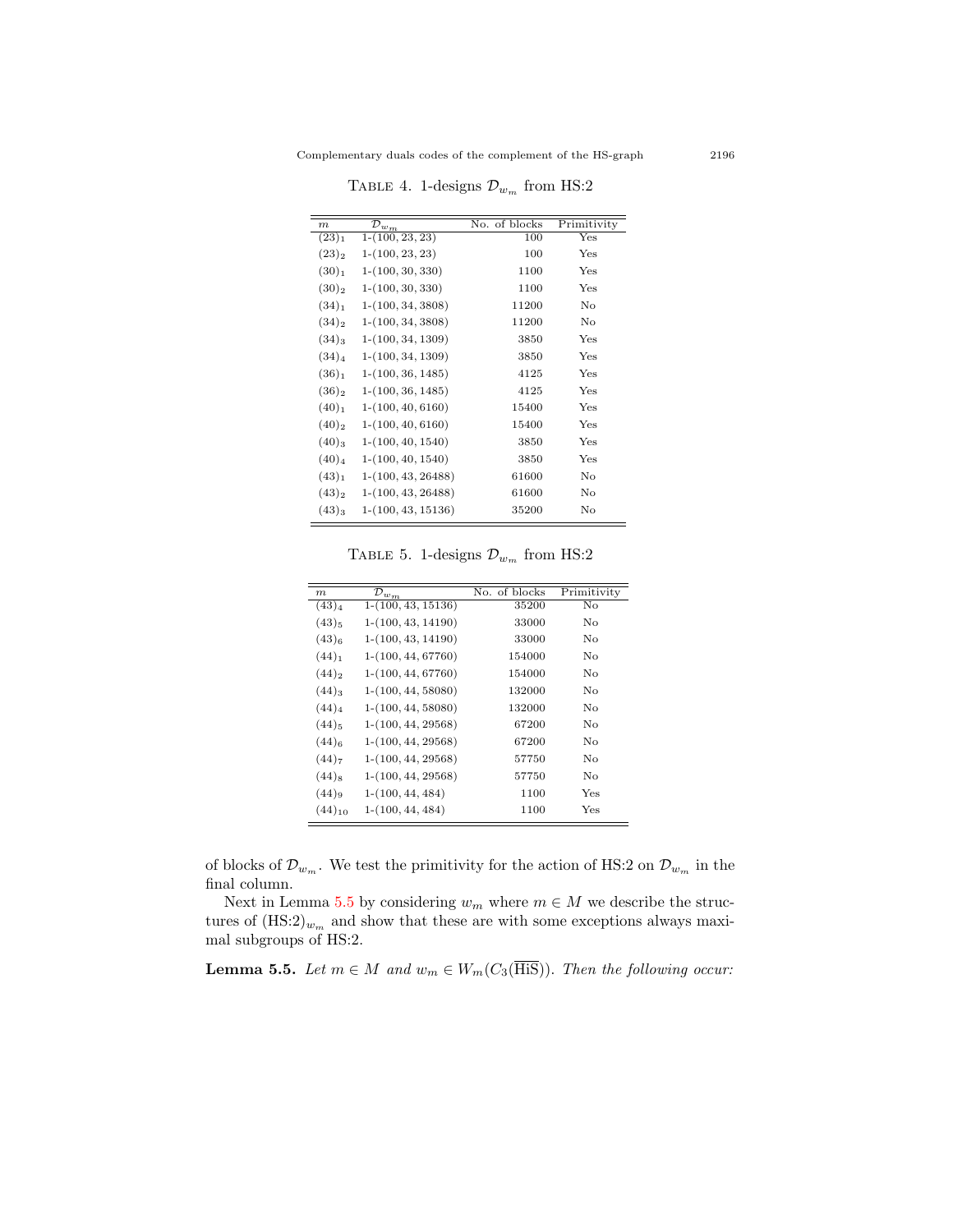- (i) If  $m \notin \{34, 43, 44\}$  then  $(HS:2)_{w_m}$  is a maximal subgroup of HS:2.
- (ii) *If*  $m = 34$  *then*  $(HS:2)_{w_m} \cong 2^5 \cdot S_6$  *or*  $(HS:2)_{w_m} \cong M_{11}$  *and*  $M_{11}$  *is not a maximal subgroup of* HS:2*.*
- (iii) If  $m = 43$  then  $(HS:2)_{w_m}$  *is not a maximal subgroup of* HS:2*.*
- (iv) *If*  $m = 44$  *then*  $(HS:2)_{w_m} \in \{3: S_3 \cdot 2:2 \times 2 \times 2 \cdot 2, L_2(7):2 \times 2, L_2(11):2,$  $2^{1+6}$ :2:*S*<sub>3</sub>*, L*<sub>3</sub>(4):2<sub>1</sub>} *and unless* (HS:2) $_{w_m} = L_3(4)$ :2<sub>1</sub> *any other group in this list is not a maximal subgroup of* HS:2*.*

*Proof.* The proof follows from a case-by-case analysis. For part (i) consider a subset  $\overline{M}$  of  $M$  such that  $\overline{M} = \{23, 30, 36, 40, 42\}$ . For each choice of  $m \in \overline{M}$ , we have that under the action of HS:2 the set  $W_{w_m}(C_3(HiS))$  splits into at least two pairwise orbits of the same size, and moreover, the number of suborbits in this action is always even. Without loss of generality, we choose  $m = 40$ , as a prototype and give an explicit proof in this case. All the remaining cases follow the same arguments, and so we omit them. For  $m = 40$ the set  $W_{w_{40}}(C_3(\overline{\text{His}}))$  splits into four distinct suborbits of pairwise equal size, namely  $W_{40}(1)$ ,  $W_{40}(2)$ ,  $W_{40}(3)$ , and  $W_{40}(4)$ , of lengths 15400, 15400, 3850 and 3850 respectively. Let  $a \in W_{40}(1)$ ,  $b \in W_{40}(2)$ ,  $c \in W_{40}(3)$  and  $d \in W_{40}(4)$ . By the orbit stabilizer Theorem and the ATLAS (or Table [2](#page-9-1)) we have  $[\text{HS}:2 : (\text{HS}:2)_{w_m}] \in \{15400, 3850\}$ . Using the list of maximal subgroups of *HS*:[2](#page-9-1) (see Table 2), we deduce that  $(HS:2)_{w_{40_a}} \in \{2 \times A_6 \cdot 2^2 \cdot 2, H, K, L, N\}$ , where *H* is a subgroup of index 154 in  $M_{22}:$  2, *K* of index 4 in  $2^5 \cdot S_6$ , *L* of index 14 in  $S_8 \times 2$  and *N* of index 14 in  $L_3(4):2^2$ . We deal with the elimination of *H*, *K, L* and *N* in the following:

- (1) From the list of maximal subgroups of  $M_{22}:2$ , there are two possible candidates for  $H$ , either a subgroup of index 7 in  $L_3(4):2_2$  or of index 2 in  $2^4$ : $S_6$ . The list of maximal subgroups of  $L_3(4)$  shows that it contains no subgroup of index 7. The group  $2^4$ :  $S_6$  is a maximal subgroup of M22:2 and computations with Magma show that its non-trivial normal subgroups are of type  $2<sup>4</sup>$ , and hence it cannot have a subgroup of index 2.
- (2) We constructed the maximal subgroup  $2^5 \cdot S_6$  inside HS:2 and found out that it does not contain a subgroup of index 4.
- (3) Lists of maximal subgroups of  $S_8 \times 2$  and  $L_3(4):2^2$  [[9\]](#page-22-3) eliminate the possibilities of *L* and *N*.

Therefore,  $(HS:2)_a = 2 \times A_6 \cdot 2^2 \cdot 2$ . Similarly,  $(HS:2)_b = 2 \times A_6 \cdot 2^2 \cdot 2$ . Since  $(HS:2)_c$  $(HS:2)_c$  $(HS:2)_c$  or  $(HS:2)_d$  is a subgroup of order 23040, we deduce from Table 2 that  $(HS:2)_c \cong 2^5 \cdot S_6$  (respectively  $(HS:2)_d \cong 2^5 \cdot S_6$ ). Parts (ii), (iii) and (iv) follow similarly.  $\Box$ 

In Table [6](#page-16-0) we give the structure of the stabilizers of the codewords  $w_m$  as described in Lemma [5.5](#page-14-2).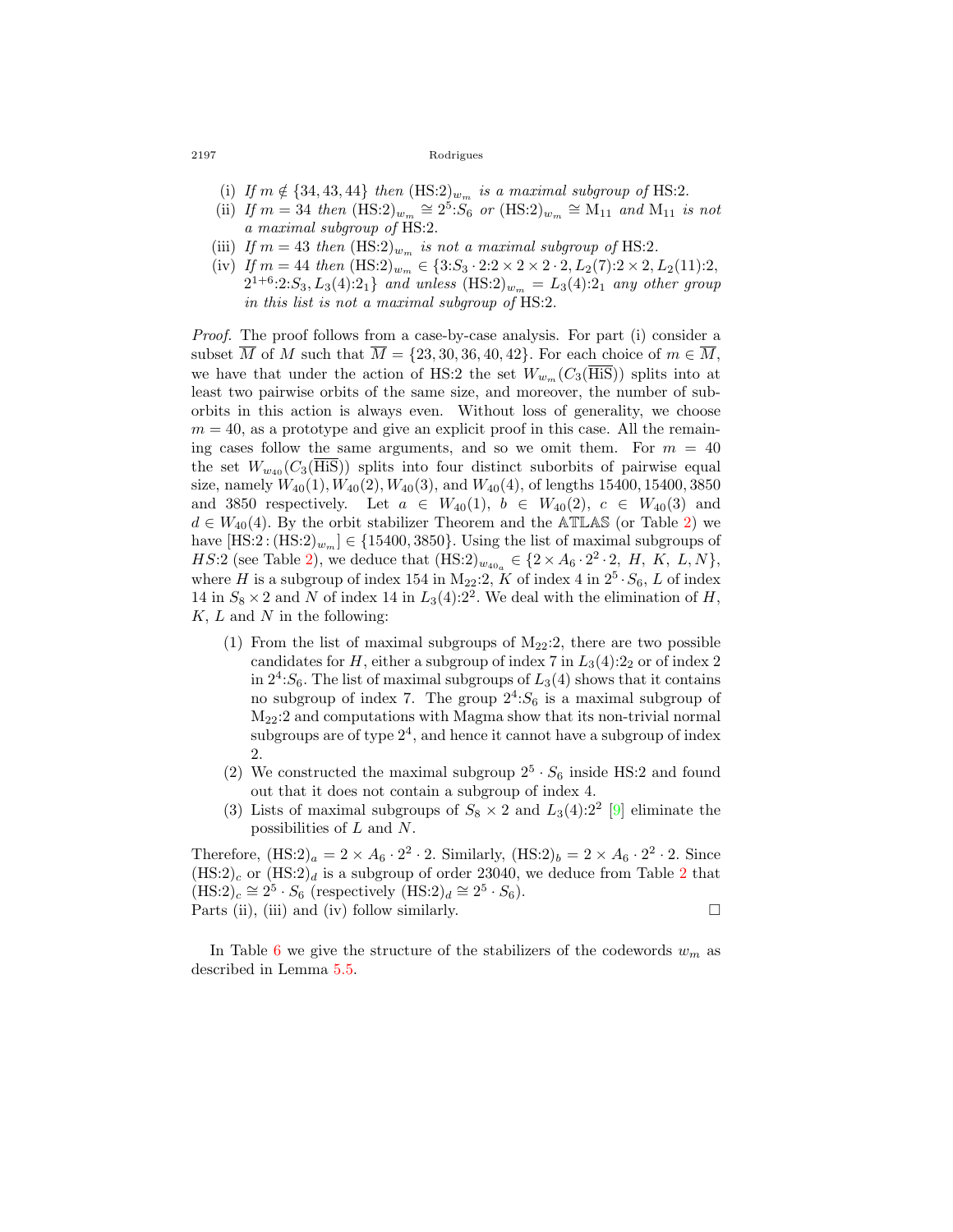| $\boldsymbol{m}$ | $\overline{\text{(HS:2)}}_{w_m}$             | Maximality |
|------------------|----------------------------------------------|------------|
| 23               | $M_{22}:2$                                   | Yes        |
| 30               | $S_8 \times 2$                               | Yes        |
| $(34)_{1,2}$     | $M_{11}$                                     | No         |
| $(34)_{3,4}$     | $2^5\cdot S_6$                               | Yes        |
| 36               | $4^3(L_3(2) \times 2)$                       | Yes        |
| $(40)_{1,2}$     | $2 \times A_6 \cdot 2^2 \cdot 2$             | Yes        |
| $(40)_{3,4}$     | $2^5 \cdot S_6$                              | Yes        |
| $(42)_{1,2}$     | $L_3(4):2^2$                                 | Yes        |
| $(43)_{1,2}$     | $A_6:2:2$                                    | No         |
| $(43)_{3,4}$     | A7                                           | No         |
| $(43)_{5,6}$     | $2^3: L_2(7) \times 2$                       | No         |
| $(44)_{1,2}$     | $3: S_3 \cdot 2:2 \times 2 \times 2 \cdot 2$ | No         |
| $(44)_{3,4}$     | $L_2(7):2\times 2$                           | No         |
| $(44)_{5,6}$     | $L_2(11):2$                                  | No         |
| $(44)_{7,8}$     | $2^{1+6}$ :2: $S_3$                          | No         |
| $(44)_{9,10}$    | $L_3(4):2_1$                                 | Yes        |

<span id="page-16-0"></span>Table 6. Stabilizer in HS:2 of a word *w<sup>m</sup>*

A problem in Lux and Pahlings, see[[17,](#page-22-2) Exercise 1.3.7 (d)] requires to show that the permutation module of the Higman-Sims group of dimension 100 over  $\mathbb{F}_3$  is the direct sum of three absolutely irreducible modules of dimensions 1, 22 and 77 respectively. It can be observed from the  $ATLAS$  [[9\]](#page-22-3) that these are the irreducible constituents of the permutation representation of HS on the cosets of the Mathieu group  $M_{22}$ , and coincide with the subdegrees of this representation. In Lemma [5.6](#page-16-1) below, we show that the words of weight 30 in  $C_3$ (HiS) span a subcode of codimension 1, and that this is the smallest and unique irreducible F3-module of its dimension invariant under HS and HS:2*,* respectively. Moreover, we show that  $\mathbb{F}_3^{100} = \langle 1 \rangle \oplus \mathcal{L} \oplus \mathcal{K}$ , where  $\langle 1 \rangle$ ,  $\mathcal{L}$  and  $\mathcal{K}$ are absolutely irreducible modules of dimensions 1, 22 and 77, respectively.

<span id="page-16-1"></span>**Lemma 5.6.** *The codewords of weight 30 in*  $C_3(\overline{\text{His}})$  *span a subcode*  $\mathcal{L}$  *of codimension 1.*  $\mathcal{L}$  *is a* [100*,* 22*,* 30]<sub>3</sub> *code and its dual*  $\mathcal{L}^{\perp}$  *is a* [100*,* 78*,* 8]<sub>3</sub> *code with 189200 codewords of weight 8. Moreover, L is the smallest and unique*  $$  $where \mathcal{K} \cong C_3(\overline{\text{His}})^{\perp}$ .  $Aut(\mathcal{L}) \cong \text{HS:2}$  *and*  $C_3(\overline{\text{His}}) \oplus C_3(\overline{\text{His}})^{\perp} = \langle 1 \rangle \oplus \mathcal{L} \oplus \mathcal{K} =$  $\mathbb{F}_3^{100}$ .

*Proof.* The first statement of the proposition follows from the submodule structure of the permutation module  $\mathbb{F}_3 \Omega = \mathbb{F}_3^{100}$  given in Proposition [4.3](#page-8-2)(i) as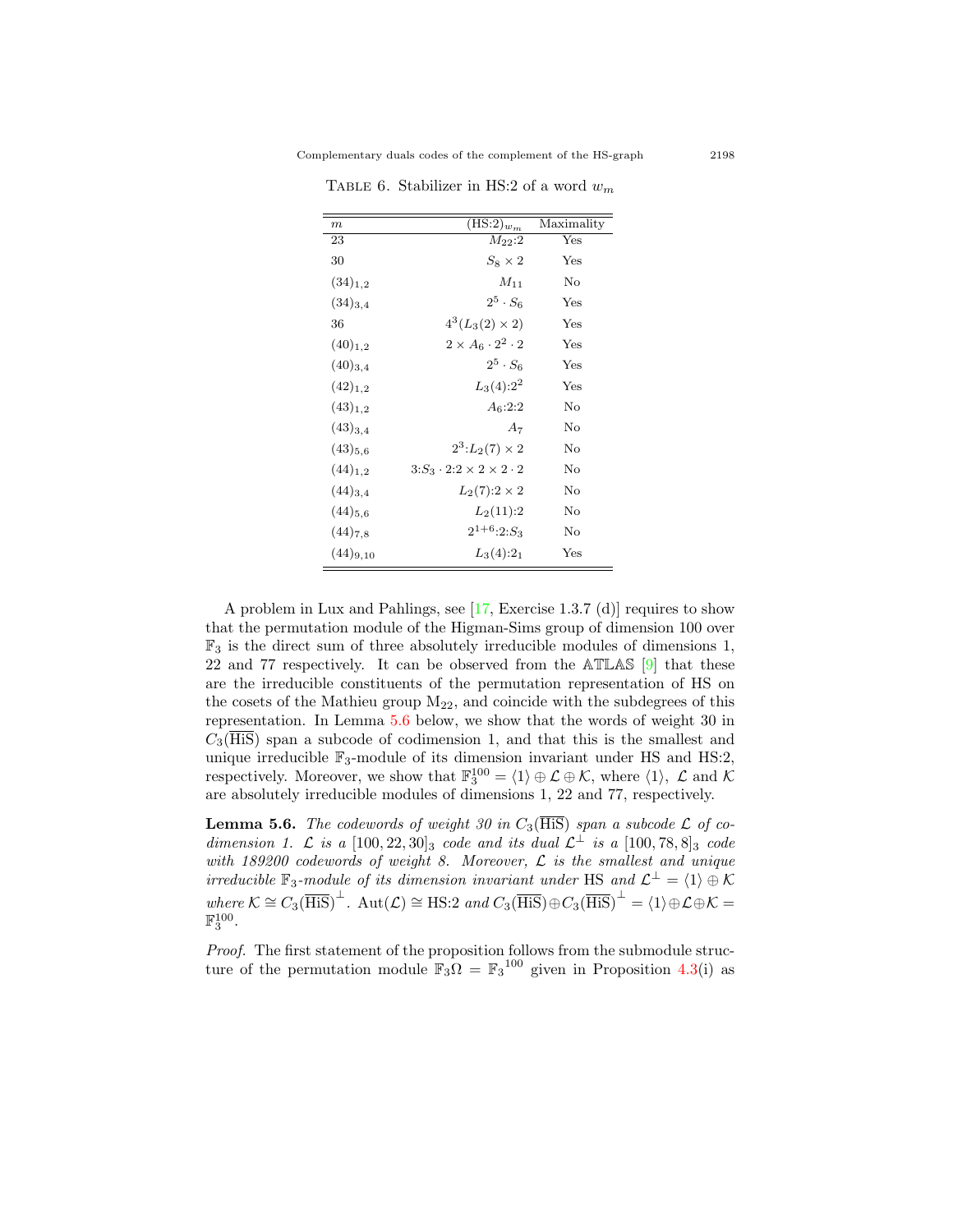<span id="page-17-0"></span>Table 7. Weight distribution of *L*

| i  | $A_i$     | i  | $A_i$      | i   | $A_i$     |
|----|-----------|----|------------|-----|-----------|
| 0  | 1         | 57 | 297598400  | 74  | 843242400 |
| 30 | 2200      | 58 | 492881400  | 75  | 542372600 |
| 34 | 7700      | 59 | 663108600  | 76  | 343169750 |
| 40 | 30800     | 60 | 1015568400 | 77  | 228782400 |
| 42 | 2200      | 61 | 1206436000 | 78  | 160941400 |
| 43 | 70400     | 62 | 1624299600 | 79  | 82051200  |
| 44 | 513900    | 63 | 1871284800 | 80  | 39732000  |
| 46 | 616000    | 64 | 2339880400 | 81  | 9240000   |
| 48 | 3480400   | 65 | 2385134400 | 82  | 9363200   |
| 49 | 231000    | 66 | 2685767700 | 83  | 3511200   |
| 50 | 4154304   | 67 | 2515128000 | 85  | 308000    |
| 51 | 3850000   | 68 | 2727578700 | 86  | 528000    |
| 52 | 29198400  | 69 | 2292136000 | 87  | 123200    |
| 53 | 48048000  | 70 | 2200712800 | 88  | 231000    |
| 54 | 101085600 | 71 | 1650950400 | 90  | 246400    |
| 55 | 144267200 | 72 | 1476772000 | 92  | 8250      |
| 56 | 240702000 | 73 | 1095710000 | 100 | 904       |

 $N_{23} = N_1 \oplus N_{22}$  $N_{23} = N_1 \oplus N_{22}$  $N_{23} = N_1 \oplus N_{22}$ . Now, [[15,](#page-22-8) Proposition 2.4] gives the unique decomposition of  $\mathbb{F}_3^{100}$  into irreducible submodules of dimensions 1, 22 and 77 respectively, as the reduction modulo 3 of the ordinary characters of  $M_{22}$  of degrees 21 and 55 remainirreducible. In addition, we deduce from  $[12,$  $[12,$  Table 1 (see also  $[13]$ ) that 22 is the smallest dimension for a non-trivial irreducible  $\mathbb{F}_3$ -module invariant under HS (see also Proposition [4.3,](#page-8-2) part (i) (uniqueness and minimality) and part (ii) (irreducibility)). Finally, Table [7](#page-17-0) below gives the weight distribution of *L*.

That the minimum distance of  $\mathcal{L}^{\perp}$  coincides with the known recorded distance for the given parameters follows from[[10\]](#page-22-14) and also from computations with Magma  $[2]$ .

Below we compute the stabilizers of some vectors of small weight in  $\mathcal{L}$  (say of weight  $\leq$  49, as required in [\[17](#page-22-2), Exercise 1.3.7 (d)]) and determine their structure.

5.3. **7-Ary codes of the adjacency matrix of the** HiS**-graph.** Results similar to those discussed in the preceding sections for modules and codes can be obtained for  $p = 7$  in relation with the graph  $\overline{HiS}$ . The submodule structure of  $\mathbb{F}_7\Omega$  is displayed in Table [10](#page-18-0)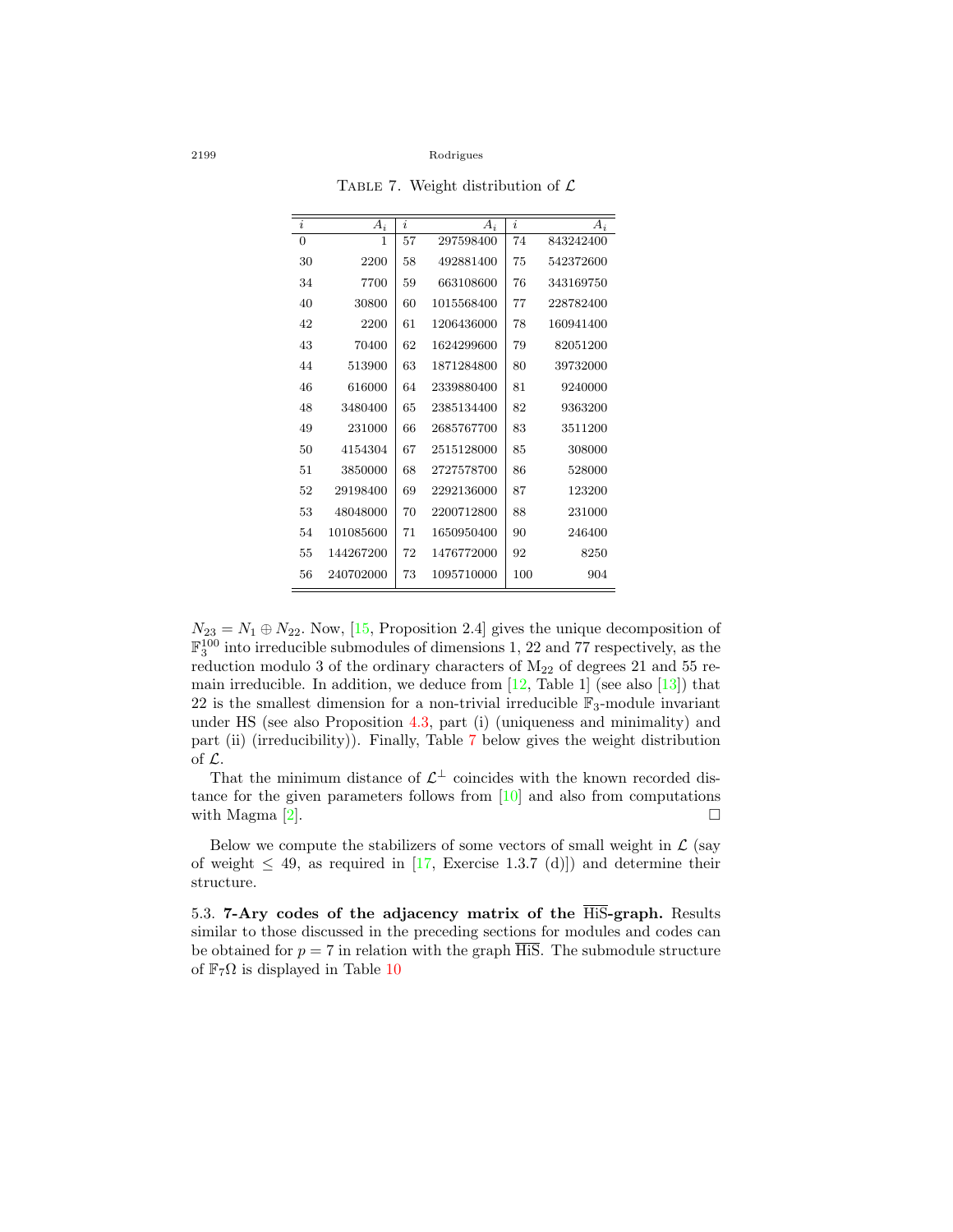TABLE 8. 1-designs  $\mathcal{D}_{w_l}$  from HS:2

| L                 | $\mathcal{D}_{w}$     | No. of blocks | Primitivity |
|-------------------|-----------------------|---------------|-------------|
| 30                | $1-(100, 30, 330)$    | 1100          | Yes         |
| 34                | $1-(100, 34, 1309)$   | 3850          | Yes         |
| 40                | $1-(100, 40, 6160)$   | 15400         | Yes         |
| 42                | $1-(100, 42, 462)$    | 1100          | Yes         |
| 43                | $1-(100, 43, 15136)$  | 35200         | Yes         |
| $(44)_{1}$        | $1-(100, 44, 58080)$  | 132000        | No          |
| $(44)_{2}$        | $1-(100, 44, 25410)$  | 57750         | No          |
| $(44)_3$          | $1-(100, 44, 29568)$  | 67200         | No          |
| 46                | $1-(100, 46, 141680)$ | 308000        | No          |
| (48) <sub>1</sub> | $1-(100, 48, 147840)$ | 308000        | No          |
| $(48)_2$          | $1-(100, 48, 354816)$ | 739200        | No          |
| $(48)_2$          | $1-(100, 48, 354816)$ | 739200        | No          |
| $(48)_3$          | $1-(100, 48, 332640)$ | 693000        | No          |
| 49                | $1-(100, 49, 56595)$  | 115500        | No          |

TABLE 9. Stabilizer in HS:2 of a word  $w_l$ 

| $\overline{i}$      | $(\overline{\text{HS}}:2)_{w_i}$ | Maximality   | $\boldsymbol{\eta}$ | $(\overline{\text{HS}}:2)_{w_i}$ | Maximality |
|---------------------|----------------------------------|--------------|---------------------|----------------------------------|------------|
| 30                  | $S_8 \times 2$                   | $_{\rm Yes}$ | $(44)_3$            | $2:L_2(11)$                      | No.        |
| 34                  | $2^5 \cdot S_6$                  | Yes          | 46                  | $2^5:3^2$                        | No         |
| 40                  | $2\times A_6\cdot 2^2\cdot 2$    | Yes          | (48) <sub>1</sub>   | $2^5:3^2$                        | No         |
| 42                  | $L_3(4):2^2$                     | Yes          | $(48)_2$            | $S_5$                            | No         |
| 43                  | $A_6:2:2$                        | No           | $(48)_3$            | $2^8$                            | No         |
| $(44)_{1}$          | $2 \times L_2(7)$ :2             | Yes          | 49                  | $2^8:3$                          | No         |
| $(44)$ <sub>2</sub> | $2^9 \cdot 3$                    | No           |                     |                                  |            |

TABLE 10. Upper triangular part of the incidence matrix of the poset of submodules of  $\mathbb{F}_7\Omega = \mathbb{F}_7^{100 \times 1}$ 

<span id="page-18-0"></span>

| dim    | 0 | 1 | 22 | 23 | 77 | 78 | 99 | 100 |
|--------|---|---|----|----|----|----|----|-----|
| 0      | 1 | 1 | 1  | 1  | 1  | 1  | 1  |     |
| 1      | ٠ | 1 |    | 1  |    | 1  |    |     |
| $22\,$ | ٠ |   | 1  | 1  |    |    | 1  |     |
| 23     | ٠ |   |    | 1  |    |    |    |     |
| 77     | ٠ |   |    |    | 1  | 1  | 1  |     |
| 78     | ٠ |   |    |    |    | 1  |    |     |
| 99     | ٠ |   |    |    |    |    | 1  |     |
| 100    |   |   |    |    |    |    |    |     |

**Proposition 5.7.** *The code*  $C_7(\overline{\text{HiS}})$  *is a* [100*,* 77*,* 8]<sub>7</sub> *code and*  $C_7(\overline{\text{HiS}})^{\perp}$  *is a*  $[100, 23, 23]$ <sub>7</sub> *with* 600 *words of weight 23. Moreover* **1** ∈  $C_7$ (HiS)*, C*<sub>7</sub>(HiS) ⊕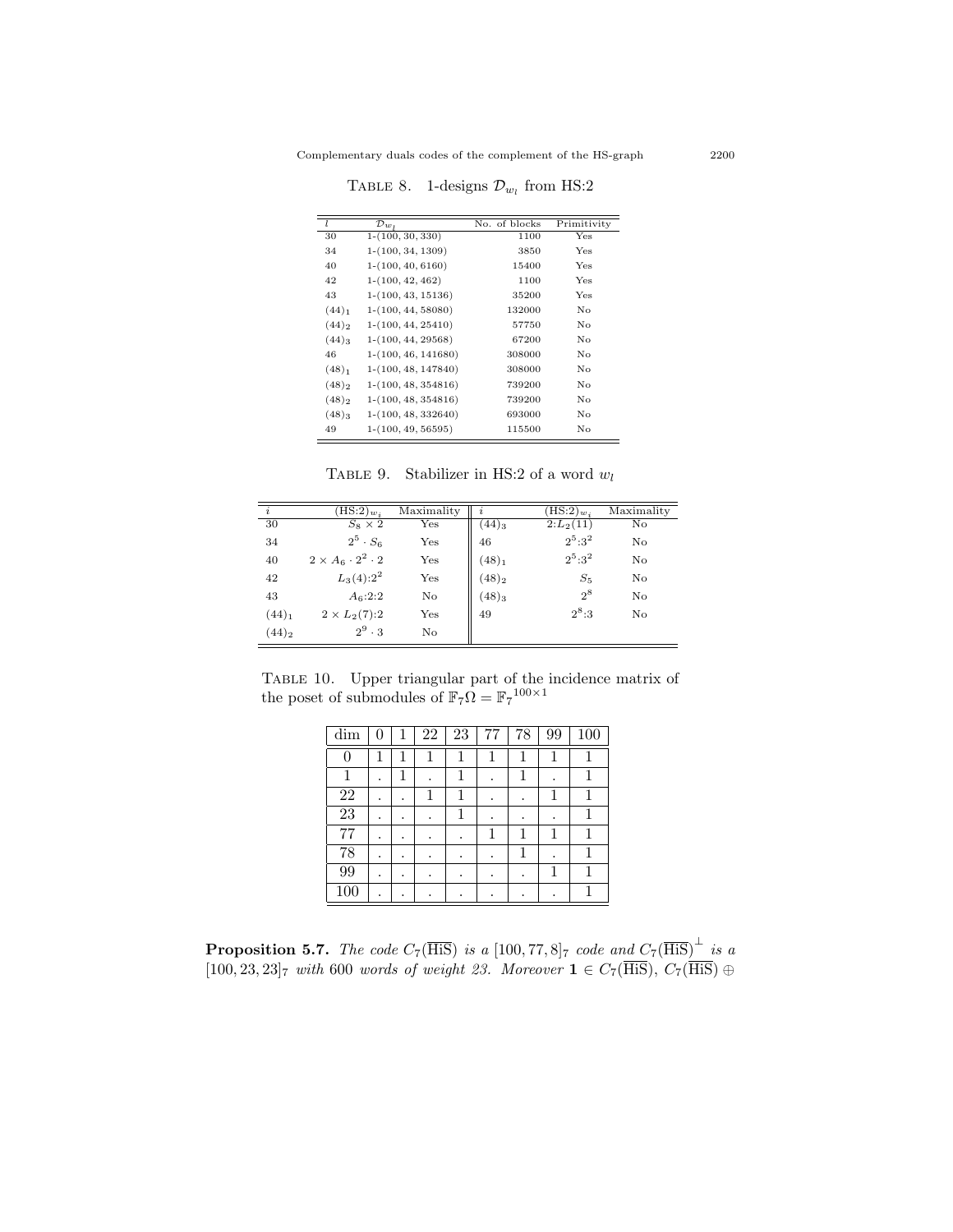<span id="page-19-1"></span>

| dim             | 0 | 1 | 22 | 23 | 77 | 78 | 99 | 100 |
|-----------------|---|---|----|----|----|----|----|-----|
| 0               | 1 | 1 | 1  | 1  | 1  | 1  | 1  |     |
|                 |   | 1 |    |    |    |    |    |     |
| $\overline{22}$ | ٠ |   |    |    |    |    | 1  |     |
| $\overline{23}$ | ٠ | ٠ |    |    |    | ٠  | ٠  |     |
| $\overline{77}$ | ٠ |   |    |    | 1  | 1  | 1  |     |
| 78              | ٠ |   |    |    |    | 1  |    |     |
| 99              |   |   |    |    |    |    | 1  |     |
| 100             |   |   |    |    |    |    |    |     |

Table 11. Upper triangular part of the incidence matrix of the poset of submodules of  $\mathbb{F}_{11}\Omega = \mathbb{F}_{11}^{100 \times 1}$ 

 $C_7(\overline{\text{His}})^{\perp} = \mathbb{F}_7^{100}$  and  $\text{Aut}(\overline{\text{His}}) = \text{Aut}(C_7(\overline{\text{His}})) \cong \text{HS}:2$ *. Further,*  $C_7(\overline{\text{His}})$  *is the unique* F7*-module on which* HS *and* HS:2 *act faithfully and irreducibly.*

*Proof.* The dimension 77 of  $C_7(\overline{\text{His}})$  follows from Lemma [4.5](#page-9-0), since rank $_7(\overline{A})$  $= 77$ . The rest of the proof follows using [\[15](#page-22-8), Proposition 2.4(ii)]. The minimum weight23 of  $C_7(\overline{\text{HiS}})^{\perp}$  was determined by computations with Magma [[2\]](#page-21-6). □

**Lemma 5.8.** *The codewords of weight 30 in*  $C_7(\overline{\text{His}})^{\perp}$  *span a subcode*  $\mathcal{R}$  *of co-dimension 1.*  $\mathcal R$  *is a* [100*,* 22*,* 30]<sub>7</sub> *code with 6600 codewords of weight 30 and its dual*  $\mathcal{R}^{\perp}$  *is a* [100*,* 78*,* 8]<sub>7</sub> *code. Moreover,*  $\mathcal{R}$  *is the smallest and unique irreducible*  $\mathbb{F}_7$ *-module invariant under* HS *and*  $\mathcal{R}^{\perp} = \langle 1 \rangle \oplus \mathcal{S}$  *where*  $\mathcal{S} \cong C_7(\overline{\text{HS}})$ *.*  $Aut(\mathcal{S}) \cong \text{HS:2}$  *and*  $C_7(\overline{\text{HS}}) \oplus C_7(\overline{\text{HS}})^{\perp} = \langle 1 \rangle \oplus \mathcal{R} \oplus \mathcal{S} = \mathbb{F}_7^{100}$ .

*Proof.* The proof follows similar arguments to those used in proving Lemma [5.6](#page-16-1). So we omit the details.  $\Box$ 

*Remark* 5.9*.* Up to this point, we dealt with the 3- and 7-modular representations of the Higman-Sims group of degree 100 in relation with the complementary graph HiS of the Higman-Sims graph. In addition, we showed that the permutation module of the Higman-Sims group of dimension 100 over the fields  $\mathbb{F}_p$  where  $p = 3, 7$  is the direct sum of three absolutely irreducible modules of dimensions 1, 22 and 77 respectively. The next results show that the latter also holds for  $\mathbb{F}_{11}$ , i.e., the permutation module of the Higman-Sims group of dimension 100 over the field  $\mathbb{F}_{11}$  is the direct sum of three absolutely irreducible modules of dimensions 1, 22 and 77 respectively.

<span id="page-19-0"></span>5.4. **11-Ary codes from the 100-dimensional modular representation.** The submodule structure of  $\mathbb{F}_{11}\Omega$  $\mathbb{F}_{11}\Omega$  $\mathbb{F}_{11}\Omega$  is displayed in Table 11.

The reader would have noticed that the assertions of the next results do not follow from either graphs in discussion, since by Lemma [4.1](#page-8-1) and Lemma [4.5](#page-9-0) we have rank<sub>11</sub>(*A*) = rank<sub>11</sub>( $\overline{A}$ ) = 99, and thus the codes are trivial. The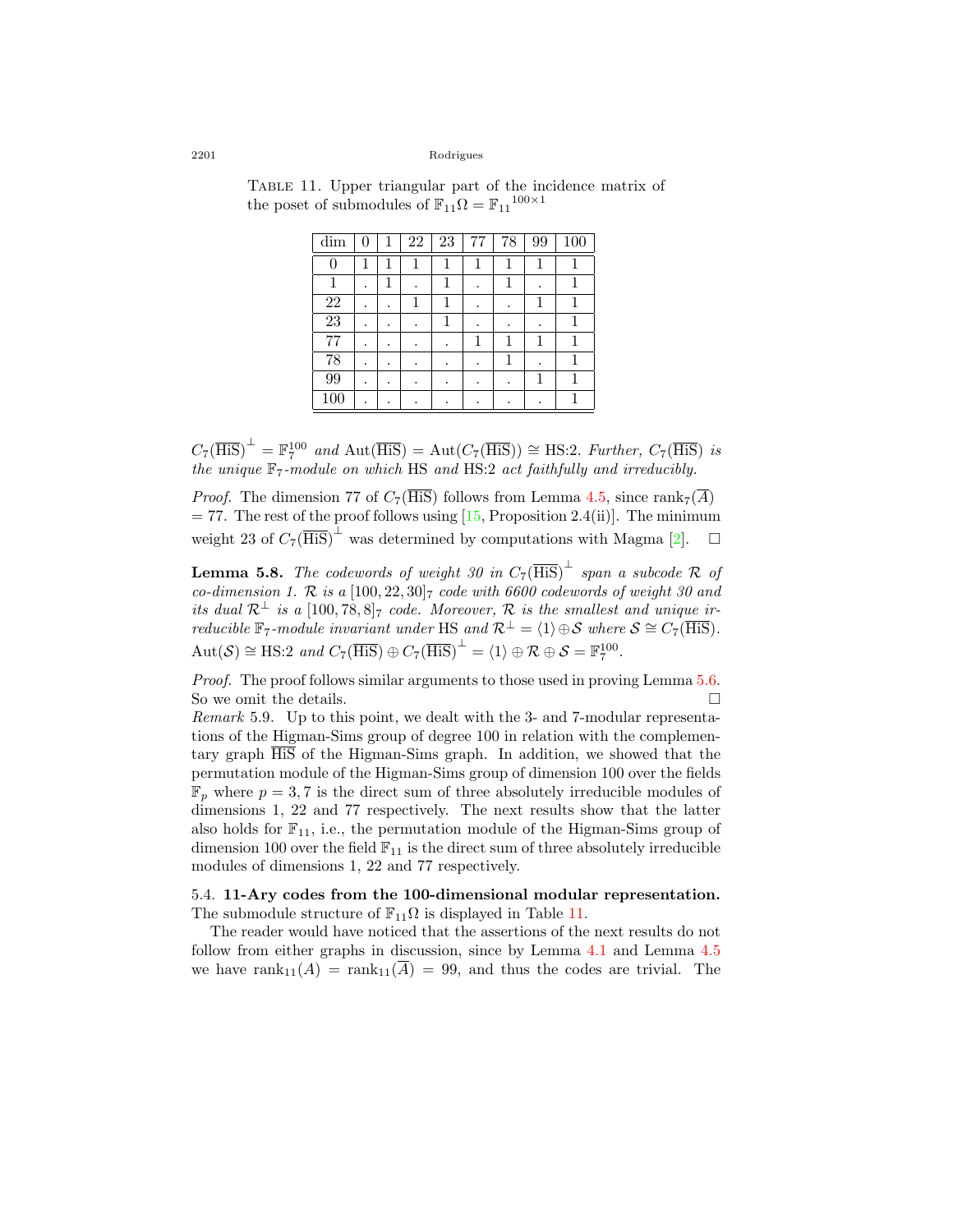assertions in the next results follow directly from the structure of the module decomposition of the permutation module of dimension 100 over  $\mathbb{F}_{11}$  as depicted in Table [11](#page-19-1). Below, we describe the submodule  $\mathbb{F}_{11}\Omega$  in relation with coding theory.

**Proposition 5.10.** *For*  $\mathbb{F} = \mathbb{F}_{11}$ *, the following occurs:* 

(i)

$$
\{N_i\,|\,i\in\{0,\,1,\;22,\;23,\;77,\;78,\;99,\;100\}\}
$$

*is the complete set of*  $\mathbb{F}G$ *-submodules of*  $\mathbb{F}\Omega$  *and*  $\dim N_i = i$  *for all i*.

- (ii) *We have*  $0 = N_0 < N_1 < N_{78} < N_{100} = \mathbb{F}\Omega$  *is a composition series of* FΩ *as an* F*G-module. The dimensions of the composition factors in the composition series are* 1*,* 77*,* 22*. All composition factors are absolutely irreducible.*
- $(iii)$   $N_i^{\perp} = N_{100-i}$  *for all i.*

*Proof.* In this case the result holds, with the proof virtually the same as that of  $[15,$  Proposition 2.6. Thus we omit the details.  $\Box$ 

Results similar to those discussed in the preceding sections on the strongly regular graphs can be obtained for modules and codes for  $p = 11$ . We state below those results concerned with coding theory and give an outline of the proofs; leaving the full details to the reader.

**Proposition 5.11.**  $N_{77}$  *is a* [100*,* 77*,* 8]<sub>11</sub> *code, and*  $N_{77}$ <sup> $\pm$ </sup> *is a* [100*,* 23*,* 23]<sub>11</sub>  $code. Moreover \mathbf{1} \in N_{77}, N_{77} \oplus N_{77}^{\perp} = \mathbb{F}_{11}^{100} \text{ and } \text{Aut}(N_{77}) \cong \text{HS:2.} \text{ Fur-}$ *ther,*  $N_{77}$  *is the unique*  $\mathbb{F}_{11}$ *-module on which* HS *and* HS:2 *act faithfully and irreducibly.*

*Proof.* The dimension 77 of  $N_{77}$  follows from the decomposition of the permutation module of dimension 100, as depicted in Table [11](#page-19-1). By[[15](#page-22-8), Proposition 2.4 (i)] it follows that  $N_{77} \oplus N_{77}^{\perp} = \mathbb{F}_{11}^{100}$  and also that  $N_{77}$  is the unique  $\mathbb{F}_{11}$ module on which HS and HS:2 act faithfully and irreducibly.  $\Box$ 

**Lemma 5.12.** *The codewords of weight 30 in*  $N_{77}^{\perp}$  *span a subcode U of codimension 1. U is a*  $[100, 22, 30]_{11}$  *code, and its dual*  $U^{\perp}$  *is a*  $[100, 78, 8]_{11}$  *code. Moreover,*  $U$  *is the smallest and unique irreducible*  $\mathbb{F}_{11}$ *-module invariant under*  $H\text{S}$  *and*  $\mathcal{U}^{\perp} = \langle 1 \rangle \oplus \mathcal{V}$  *where*  $\mathcal{V} \cong N_{77}$ .  $\text{Aut}(\mathcal{V}) \cong \text{HS:2}$  *and*  $N_{77} \oplus N_{77}^{\perp} =$  $\langle 1 \rangle \oplus \mathcal{U} \oplus \mathcal{V} = \mathbb{F}_{11}^{100}$ .

*Proof.* Similar arguments to those used in the proof of Lemma [5.6](#page-16-1) could be used inconjunction with  $[12, \text{Table 1}]$  $[12, \text{Table 1}]$  $[12, \text{Table 1}]$  for the irreducibility of *U* and the minimality of its dimension as a submodule invariant under HS.  $\Box$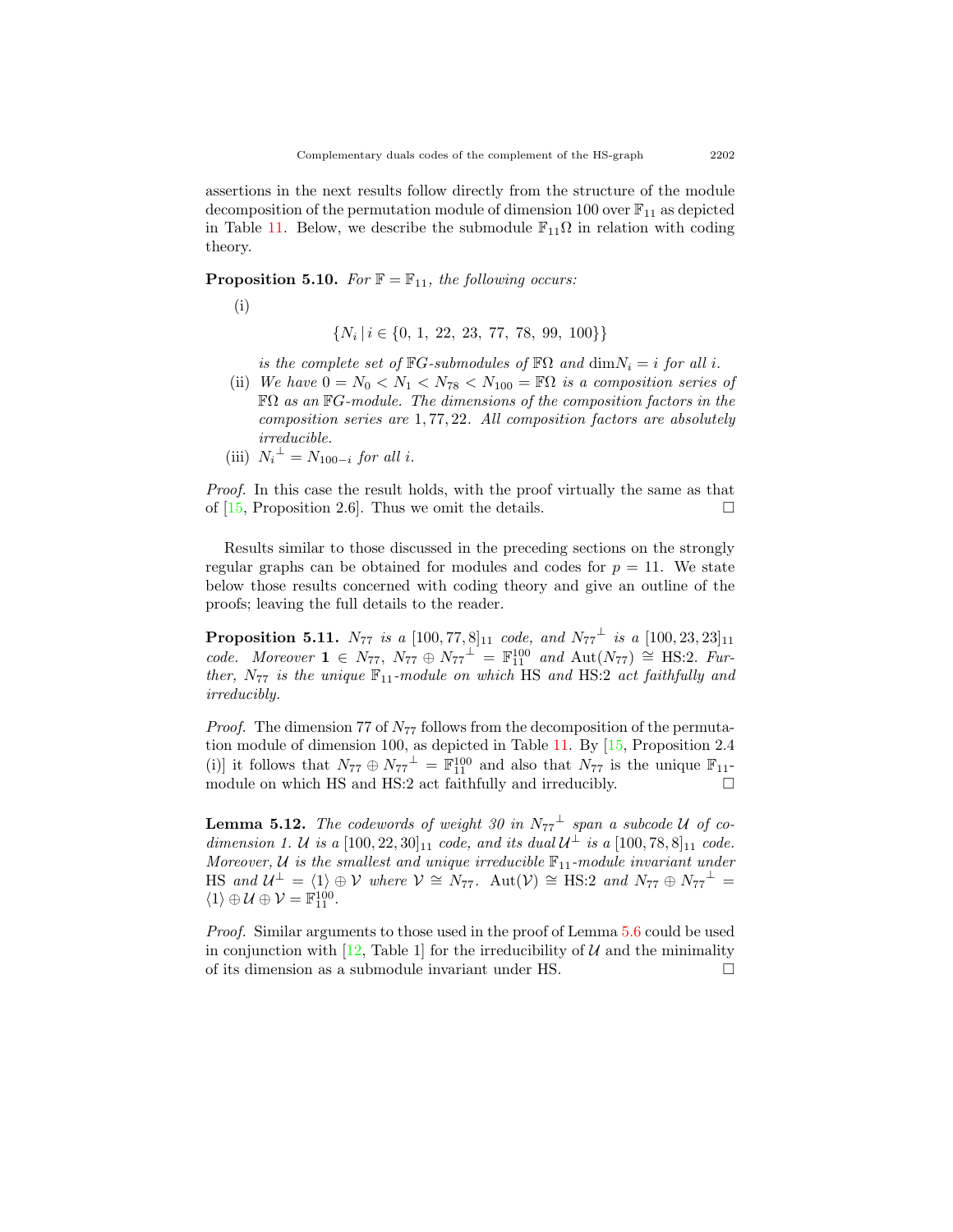### 6. **Concluding remarks**

In this paper, we showed that the permutation module of the Higman-Sims group of dimension 100 over the fields  $\mathbb{F}_p$  where  $p = 3, 7, 11$  is the direct sum of three absolutely irreducible codes of dimensions 1, 22 and 77 respectively. Observe that the dimensions of these modules are precisely the sizes of the suborbits of the rank-3 representation of the Higman-Sims group of degree 100 on the cosets of the Mathieu group M22*.* It is an interesting question to investigate whether there are groups *G* other than the simple sporadic group HS for which a permutation module of a given degree defined over  $\mathbb{F}_p$  where  $p \mid |G|$ , on the cosets of a maximal subgroup is the direct sum of irreducible submodules whose dimensions are precisely the lengths of the suborbits of the orbit decomposition. The author is aware of only two other finite groups with this property, namely the simple unitary group  $U_4(2)$  and the sporadic Hall-Janko group  $J_2$  in their rank-3 representations of degrees 36 and 100, respectively. It would be interesting to attempt a classification of such groups, and establish the extent of this class of groups. In addition we have shown that the dual codes  $C_p(\overline{\text{His}})^{\perp} = [100, 77, 8]_p$  for  $p = 3, 7, 11$  are irreducible optimal codes.

# **Acknowledgements**

This work is based on the research supported by the National Research Foundation of South Africa (Grant Numbers 87470 and 91495). The author would like to thank Paul Hafner for bringing to his attention the existence of an unpublished version of the paper[[15](#page-22-8)], and Wolfgang Knapp for sharing the earlier version and subsequent updates.

#### **REFERENCES**

- <span id="page-21-0"></span>[1] E.F. Assmus Jr. and J.D. Key, Designs and Their Codes, Cambridge Tracts in Math. 103, Cambridge Univ. Press, Cambridge, 1992. (Second printing with corrections, 1993).
- <span id="page-21-6"></span>[2] W. Bosma, J. Cannon and C. Playoust, The Magma algebra system I: The user language, *J. Symbolic Comput.* **24** (1997) 235–265.
- <span id="page-21-4"></span>[3] A.E. Brouwer and C.J. van Eijl, On the *p*-rank of the adjacency matrices of strongly regular graphs, *J. Algebraic Combin.* **1** (1992) 329–346.
- <span id="page-21-3"></span>[4] A.E. Brouwer and W.H. Haemers, Spectra of Graphs, Springer-Verlag, New York, 2012.
- <span id="page-21-2"></span>[5] P.J. Cameron, Permutation Groups, London Math. Soc. Stud. Texts 45, Cambridge Univ. Press, Cambridge, 1999.
- <span id="page-21-1"></span>[6] P.J. Cameron and J.H. van Lint, Designs, Graphs, Codes and Their Links, London Math. Soc. Stud. Texts 22, Cambridge Univ. Press, Cambridge, 1991.
- <span id="page-21-5"></span>[7] C. Carlet and S. Guilley, Complementary dual codes for counter-measures to side-channel attacks, *Adv. Math. Commun.* **10** (2016), no. 1, 131–150
- <span id="page-21-7"></span>[8] T. Connor and D. Leemans, An atlas of subgroup lattices of finite almost simple groups, 2014, <http://homepages.ulb.ac.be/~tconnor/atlaslat/hsd2.pdf>, Accessed on July 2015.